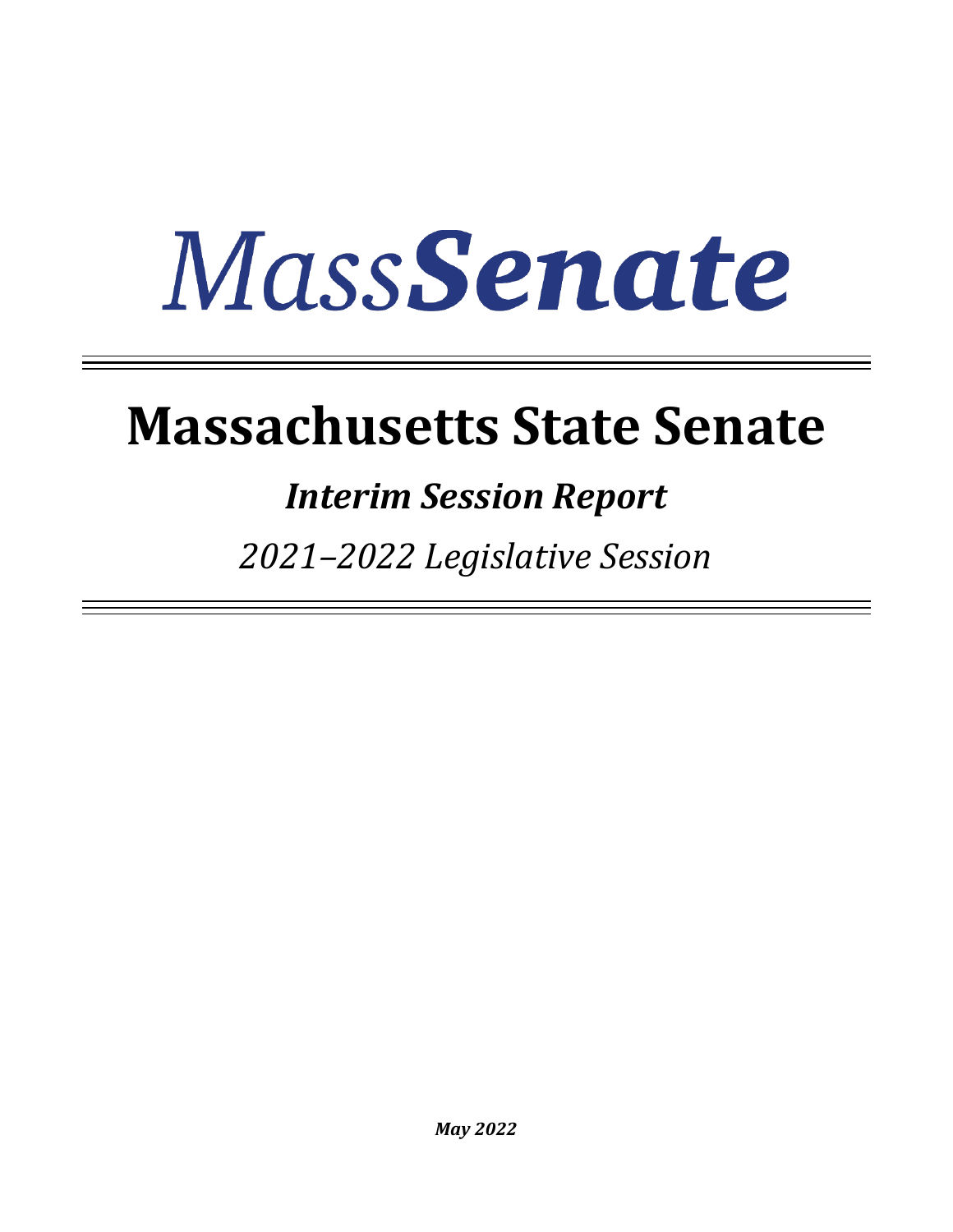### **Interim Session Report**

#### *Table of Contents 2021–2022 Legislative Session*

|                                                                                  | <b>Page Number</b> |
|----------------------------------------------------------------------------------|--------------------|
| Investing in the Commonwealth: Appropriations &<br><b>Funding Commitments</b>    | 3                  |
| <b>COVID-19 Response</b>                                                         | 6                  |
| <b>Active Military &amp; Veterans</b>                                            | 9                  |
| <b>Equity, Access &amp; Inclusion</b>                                            | 11                 |
| <b>Public K-12, Early &amp; Higher Education</b>                                 | 14                 |
| Mental Health, Public Health & Health Care                                       | 17                 |
| <b>Economic Development, Job Creation &amp; Workers'</b><br><b>Rights</b>        | 20                 |
| <b>Children, Families &amp; Persons with Disabilities</b>                        | 22                 |
| <b>Housing &amp; Support for Individuals Experiencing</b><br><b>Homelessness</b> | 24                 |
| <b>Environmental Protection</b>                                                  | 26                 |
| <b>Transportation</b>                                                            | 28                 |
| <b>Election Safety, Integrity &amp; Access</b>                                   | 29                 |
| <b>Animal Welfare</b>                                                            | 31                 |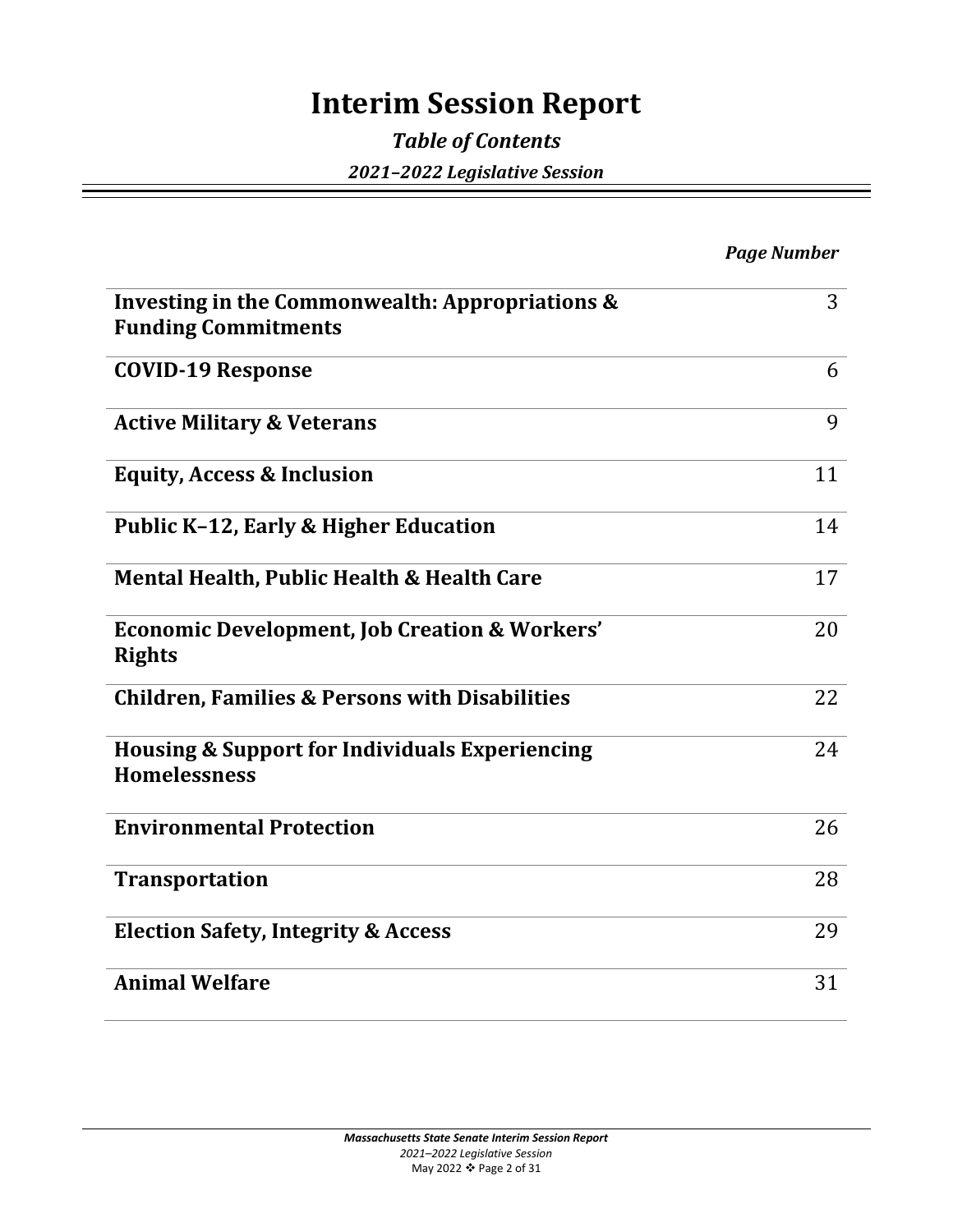#### **Investing in the Commonwealth: Appropriations & Funding Commitments**

#### **Passed by the Constitutional Convention**

*Increasing investment in transportation and education through the Fair Share Act.* During a constitutional convention, the Massachusetts Legislature once again voted to move forward a ballot question to amend the Massachusetts Constitution to place an additional four per cent tax on annual taxable income in excess of \$1 million. This revenue would fund repair and maintenance projects for roads, bridges or public transportation as well as public education, including support for early education and care and public higher education. The constitutional amendment will be placed on the ballot in 2022.

*A Proposal for a legislative amendment to the Constitution to provide resources for education and transportation through an additional tax on incomes in excess of one million dollars* [\(S.5/H.86\)](https://malegislature.gov/Bills/192/S5) was *passed by the Constitutional Convention* on *June 9, 2021***.**

#### **Signed into Law**

*Ensuring an open, transparent, and thorough public process for the distribution of funds from the American Rescue Plan Act (ARPA).* This legislation places federal dollars into a segregated fund that is controlled by the Legislature, ensuring that communities, stakeholders and members of the public throughout the Commonwealth can provide feedback on how these recovery dollars should be used.

> *An Act relative to transferring federal funds to the Federal COVID-19 Response Fund* [\(S.2466/H.3827\)](https://malegislature.gov/Bills/192/H3827) was signed into law on *June 28, 2021,* as *Chapter 22 of the Acts of 2021*.

*Helping Massachusetts get 'back to better' through the Fiscal Year 2022 (FY22) budget.* This \$48.07 billion budget maintains fiscal responsibility, does not cut services despite the uncertainty surrounding the pandemic recovery, and makes targeted investments to address emerging needs, safeguard the health and wellness of the most vulnerable populations and ensure residents will benefit equitably as the state recovers from the impacts of the COVID-19 pandemic. Taking into consideration strong tax revenue performance in Fiscal Year 2021 (FY21), the final FY22 budget increases revenue assumptions by \$4.2 billion over the December 2020 consensus revenue projection for a new tax revenue projection of \$34.35 billion. The FY22 budget transfers funds into the Stabilization Fund, projecting an estimated balance of approximately \$5.8 billion for this crucial 'rainy day' fund at the end of the fiscal year. Maintaining the Legislature's commitment to implementing the Student Opportunity Act (SOA) by Fiscal Year 2027, the first year of the SOA is fully funded, consistent with the \$5.503 billion local aid agreement reached in March 2020, amounting to an increase of \$220 million over FY21. Additionally, a supplemental payment of \$250 million was transferred to the Pension Liability Fund to reduce the Commonwealth's pension liability.

*An Act making appropriations for the fiscal year 2022 for the maintenance of the departments, boards, commissions, institutions and certain activities of the Commonwealth, for interest, sinking fund and serial bond requirements and for certain permanent improvements* [\(H.4002\)](https://malegislature.gov/Budget/ConferenceCommittee) was signed into law on *July 16, 2021,* as *Chapter 24 of the Acts of 2021*.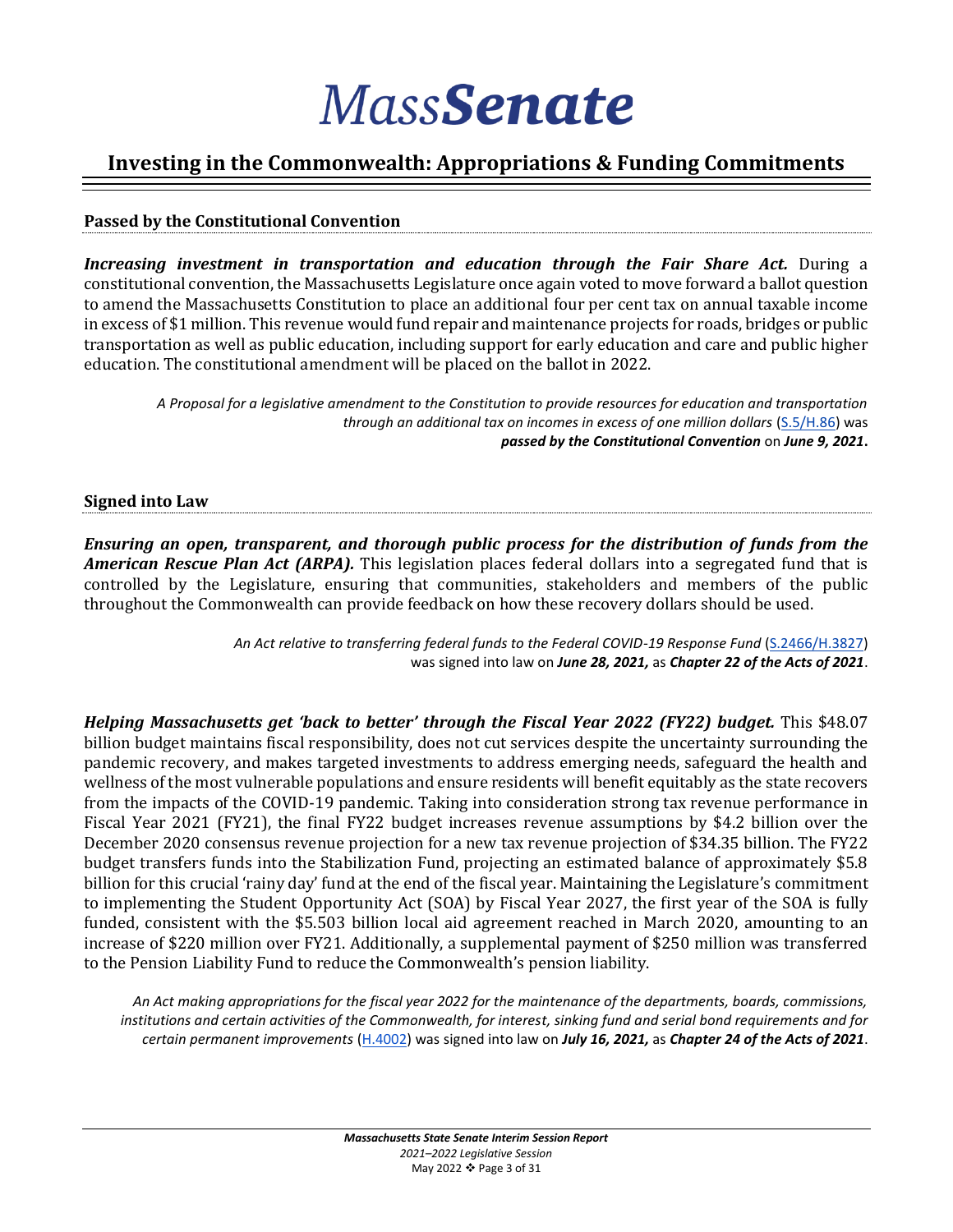*Addressing time-sensitive needs through a supplemental budget.* This \$261.6 million supplemental budget for FY21 addresses time-sensitive deficiencies, extends expanded voting options, provides support for the implementation of the 2020 landmark police reform law and makes investments to further the Commonwealth's recovery from the impacts of the COVID-19 pandemic. The supplemental budget also includes \$191 million to provide support and stability for our early educator workforce, as well as \$27.9 million for one-time economic relief payments to families receiving transitional assistance.

*An Act making appropriations for fiscal year 2021 to provide for supplementing certain existing appropriations and for certain other activities and projects* [\(H.3973\)](https://malegislature.gov/Bills/192/H3973) was signed into law on *July 29, 2021,* as *Chapter 29 of the Acts of 2021*.

*Meeting the needs of the Commonwealth and ensuring fiscal stability.* The Fiscal Year 2021 closeout supplemental budget addresses time-sensitive deficiencies that require the Legislature's attention due to unanticipated costs in FY21, and sets aside unobligated FY21 surplus funds to be considered later in the fall. Programs funded in the bill include collective bargaining and labor-relations, special education schools, alcohol and substance use facilities, and programs designed to mitigate overcrowding in homeless shelters by offering supportive housing.

*An Act making appropriations for the fiscal year 2021 to provide for supplementing certain existing appropriations and for certain other activities and projects* [\(H.4200\)](https://malegislature.gov/Bills/192/H4200) was signed into law on *October 20, 2021,* as *Chapter 76 of the Acts of 2021*.

*Investing in communities hit hard by COVID-19 and supporting the ongoing economic recovery through the American Rescue Plan Act (ARPA) and Fiscal Year 2021 surplus spending.* This \$4 billion omnibus spending package delivers targeted support to workers and businesses, as well as housing, health care, mental and behavioral health, climate preparedness, education, and workforce development, with a focus on making equitable investments and prioritizing communities disproportionately impacted by the pandemic. Following six public hearings and more than a thousand pieces of testimony received, the House and Senate's spending proposals were unanimously approved by each chamber. This bill utilizes \$2.55 billion in federal American Rescue Plan funds and \$1.45 billion in Fiscal Year 2021 surplus funds.

> *An Act relative to immediate COVID-19 recovery needs* [\(H.4269\)](https://malegislature.gov/Bills/192/H4269) was signed, in part, into law on *December 13, 2021,* as *Chapter 102 of the Acts of 2021*.

*Preventing future spread of COVID-19 and its variants and addressing overpayment of unemployment insurance.* This \$101 million supplemental budget provides residents with greater access to tests, vaccines, and masks, and prioritizes communities disproportionately impacted by the COVID-19 pandemic as well as frontline workers. The bill also provides increased flexibility for unemployment insurance recipients to address overpayments of pandemic unemployment benefits and funds an expanded multilingual campaign to notify unemployment claimants of their legal rights.

*An Act making appropriations for the fiscal year 2022 to provide for supplementing certain existing appropriations and for certain other activities and projects* [\(S.2626/H.4345\)](https://malegislature.gov/Bills/192/H4345) was signed into law on *February 15, 2022,* as *Chapter 22 of the Acts of 2022*.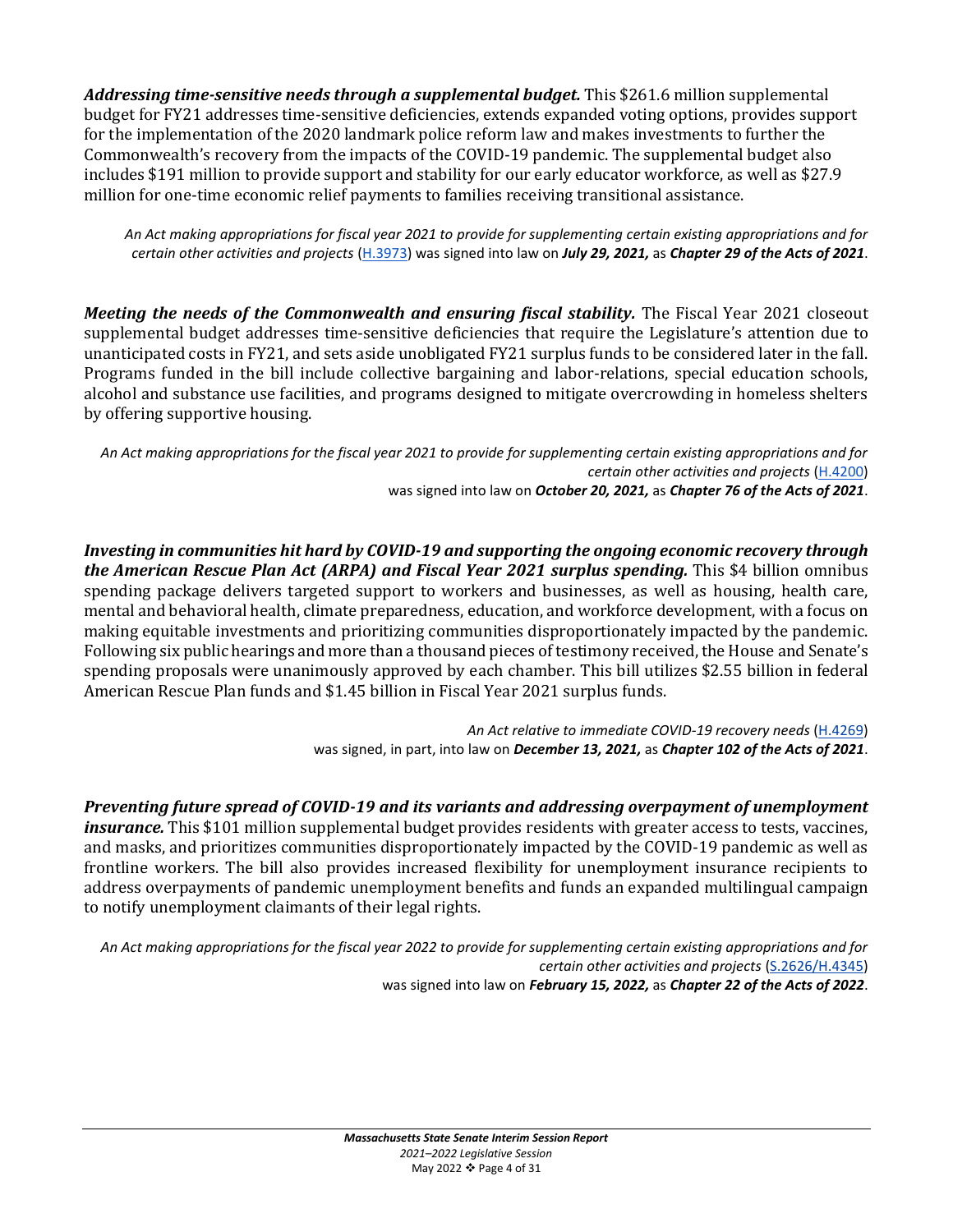*Increasing assistance for the COVID-19 response, housing, restaurants, and Ukrainian refugees.* This \$1.67 billion supplemental budget for Fiscal Year 2022 (FY22) provides funding for the state's long-term COVID-19 response, housing and energy assistance for families, and extends popular dining and take-out options. In response to the ongoing war in Ukraine, the legislation also provides for the resettlement of Ukrainian refugees in Massachusetts and divests the state's pensions fund from Russian assets, along with other timely investments.

*An Act making appropriations for fiscal year 2022 to provide for supplementing certain existing appropriations and for certain other activities and projects* [\(H.4578\)](https://malegislature.gov/Bills/192/H4578) was signed into law on *April 4, 2022,* as *Chapter 42 of the Acts of 2022*.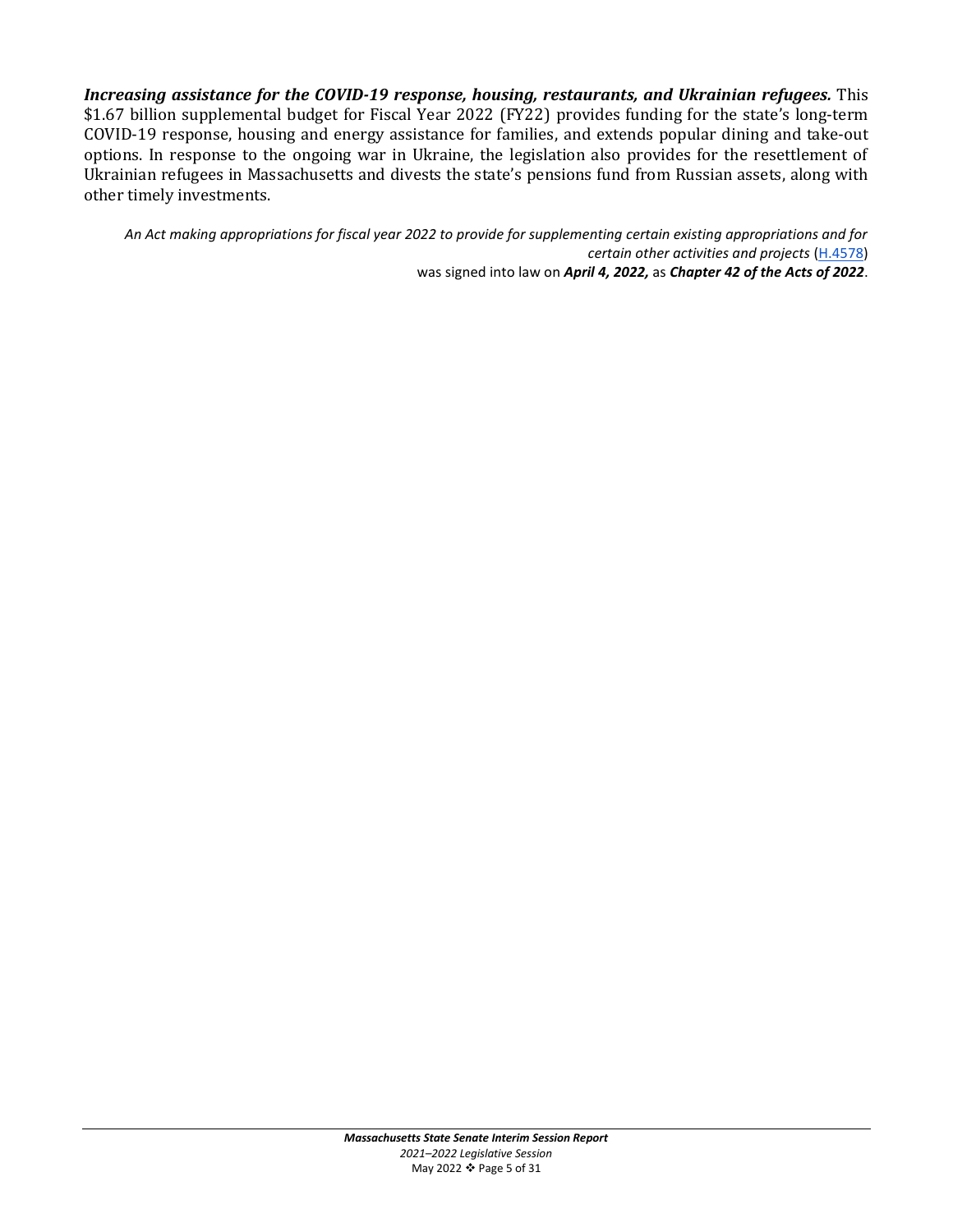#### **COVID-19 Response**

#### **Signed into Law**

*Guaranteeing COVID-19 emergency paid sick leave to workers and avoiding drastic unemployment insurance (UI) rate increases for employers.* This legislation ensures that all Massachusetts employees, including frontline workers in hospitals and classrooms, receive emergency leave for up to five paid days off for COVID-related concerns. For unemployed workers whose income falls below 200 per cent of the poverty line, this legislation provides targeted relief by waiving penalties for missed tax payments on UI benefits received in 2020. For employers, this bill prevents increases in the UI rate schedule for 2021 and 2022, providing employers with needed stability and relief as the Commonwealth continues to recover. Furthermore, this legislation allows for state borrowing, secured by a temporary employer assessment, to ensure the solvency of the UI trust fund and excludes forgiven PPP loans from gross income for small businesses organized as pass-through entities.

> *An Act providing for Massachusetts COVID-19 emergency paid sick leave* [\(H.3702\)](https://malegislature.gov/Bills/192/H3702) was signed into law on *May 28, 2021,* as *Chapter 16 of the Acts of 2021*.

**Extending critical protections instituted during the COVID-19 State of Emergency.** This legislation temporarily extends a slate of measures, which were implemented during the COIVD-19 State of Emergency, beyond the State of Emergency's expiration on June 15, 2021. Provisions that were extended pertained to eviction protections, COVID-19 testing and vaccine administration at community health centers, unemployment benefits for individuals without access to childcare, virtual public meetings, remote notary activities, relaxed town meeting quorum requirements, skilled nursing in assisted-living facilities and expanded outdoor dining and alcohol to-go at restaurants.

> *An Act relative to extending certain COVID-19 measures adopted during the state of emergency* [\(S.2475\)](https://malegislature.gov/Bills/192/S2475) was signed into law on *June 16, 2021,* as *Chapter 20 of the Acts of 2021.*

*Extending COVID-19 emergency paid sick leave for workers.* This legislation extends the emergency paid sick leave previously extended to Massachusetts employees, including frontline workers in hospitals and classrooms, to April 1, 2022. It allows all workers to receive emergency leave for up to five paid days off for COVID-related concerns, including paid leave from work to attend a vaccine appointment or to assist a loved one in getting a vaccine appointment. It also expands eligibility to parents who might be forced to take time off from work to take their child to receive a vaccination. The nation leading COVID-19 emergency paid sick leave program instituted by the Massachusetts Legislature provided over \$100 million in benefits to workers impacted by the pandemic.

> *An Act extending COVID-19 Massachusetts emergency paid sick leave* [\(H.4127\)](https://malegislature.gov/Bills/192/H4127) was signed into law on *September 29, 2021,* as *Chapter 55 of the Acts of 2021*.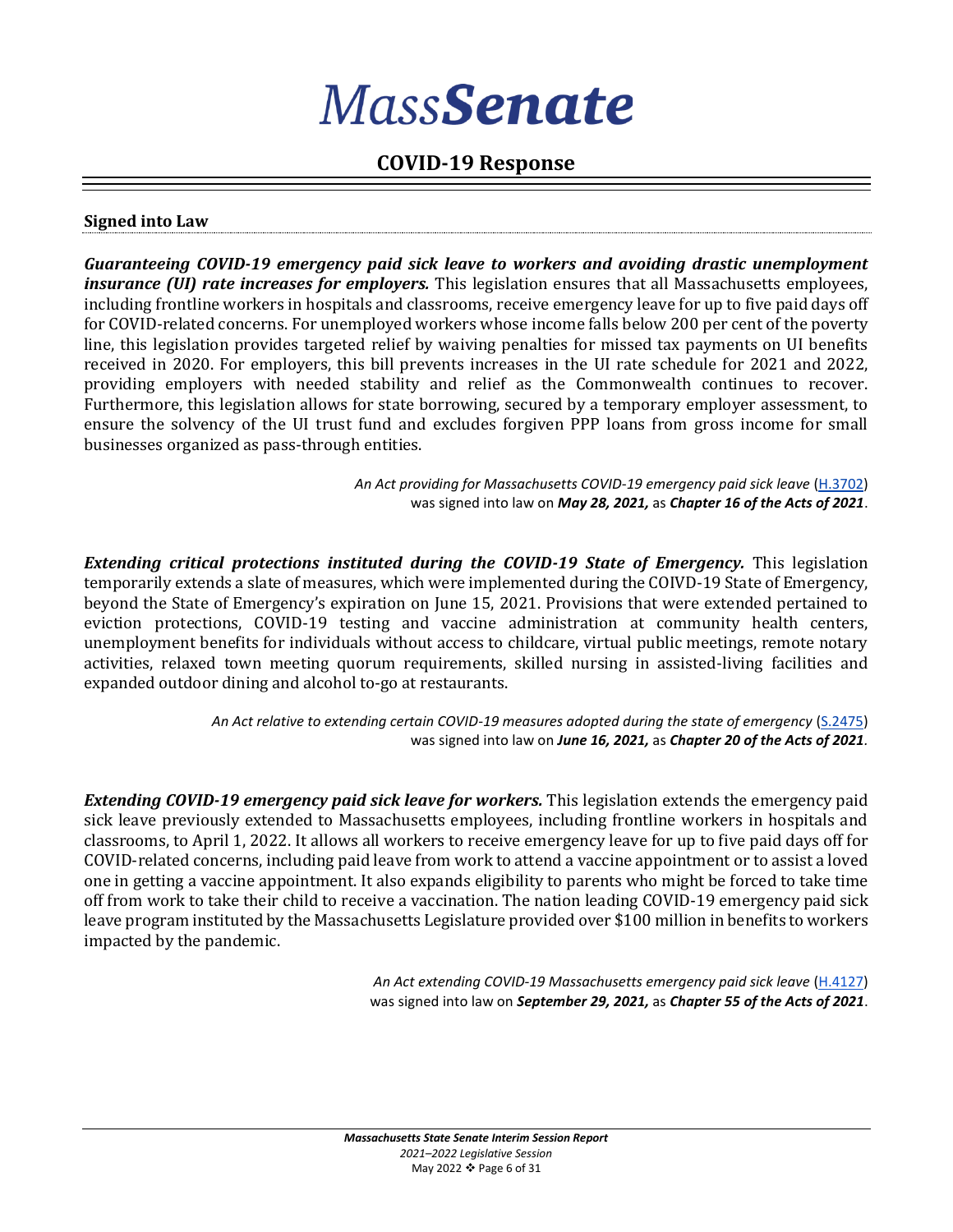#### *Fiscal Year 2022 Budget Highlights*

- \$18.98 billion for MassHealth, providing over 2 million of the Commonwealth's children, seniors, and low-income residents access to comprehensive health care coverage
- \$175.6 million for substance use disorder and intervention services provided by the Bureau of Substance Addiction Services
- \$98.4 million for children's mental health services, including \$3.9 million for the Massachusetts Child Psychiatric Access Program (MCPAP) and MCPAP for Moms to address mental health needs of pregnant and postpartum women
- \$40.8 million for early intervention services, to ensure support is available to infants and young toddlers with developmental delays and disabilities, including funds to support health equity initiatives
- \$40 million to provide additional aid to districts experiencing increases in student enrollment compared to October 2020
- \$15 million to support local and regional boards of health as they continue to work to address the ongoing impacts of the COVID-19 pandemic
- \$12.5 million to support a student telebehavioral health pilot, public awareness campaigns, loan forgiveness for mental health clinicians, and initiatives to mitigate emergency department boardings for individuals in need of behavioral health support
- \$6 million for Social Emotional Learning (SEL) grants to help K-12 schools bolster social emotional learning supports for students, including \$1 million for a new pilot program to provide mental health screenings for K-12 students

#### *July 2021 Supplemental Budget Highlights*

- \$11 million for the Department of State Police for pandemic-related costs
- \$9.9 million for increased COVID-19 costs at the Department of Public Health

#### *December 2021 ARPA Bill Highlights*

- \$500 million for premium pay bonuses for essential workers who worked in person during the COVID-19 pandemic, up to \$2,000 per worker
- \$260 million for acute hospitals impacted by the COVID-19 pandemic
- \$50 million for nursing facilities, including \$25 million for capital support to increase the quality of patient care and \$25 million for workforce initiatives
- \$25 million for youth-at-risk supports and grant programs for community violence prevention and re-entry organizations, focused on communities disproportionately impacted by the COVID-19 pandemic
- \$5 million for Health Care For All to conduct a community-based MassHealth redetermination and vaccination outreach, education, and access campaign targeted in communities disproportionately impacted by the pandemic

#### *February 2022 Supplemental Budget Highlights*

- \$50 million to further increase the availability and encourage use of COVID-19 testing and vaccination throughout the state. This investment includes:
	- $\circ$  \$7 million to assist community organizations in promoting vaccine awareness and education in disproportionately impacted communities, as well as for a new grant program through the Massachusetts Cultural Council for cultural institutions to help promote vaccine awareness and education
	- $\circ$  \$5 million to expand the capacity of community health centers to test and vaccinate, including funding to hire additional staff
	- $\circ$  \$5 million for increasing vaccination rates among five through eleven-year-olds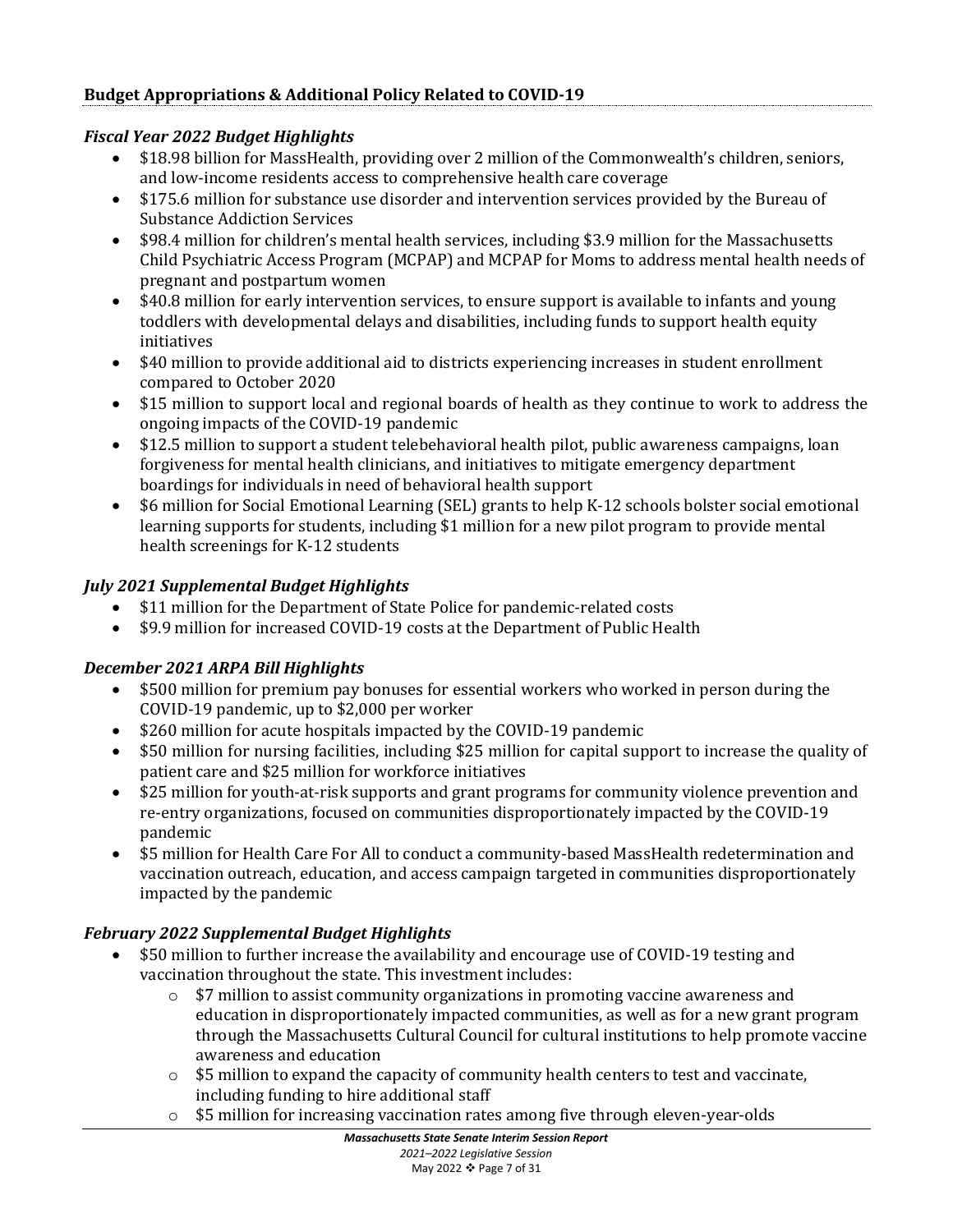- \$25 million for the state to purchase and distribute high-quality masks in Massachusetts, with priority given to education and health care workers
- \$25 million to replenish the State's Emergency COVID Paid Sick Leave Program

#### *April 2022 Supplemental Budget Highlights*

\$700 million for planning the state's long-term COVID-19 response, including:

- $\circ$  \$433 million for no-cost COVID-19 testing services to be available to residents of all ages and from all parts of the state
- o \$125 million to support the workforce involved in COVID-19 response efforts including temporary staffing and nursing rapid response teams
- o \$72 million for treatment for individuals with COVID-19
- $\circ$  \$45.5 million for vaccination efforts, including pop-up sites, clinics, and additional testing infrastructure

#### *Fiscal Year 2022 FY22 Budget Policy Highlights*

- Requiring the Department of Mental Health (DMH) to create targeted outreach to frontline workers about resources available to individuals experiencing trauma related to the COVID-19 pandemic
- Directing the Department of Elementary and Secondary Education (DESE) to conduct a study evaluating the impacts of the COVID-19 pandemic on the delivery of educational services and support to marginalized students
- Directing the Children's Behavioral Health Advisory Council to analyze and report on the existing and anticipated impacts of the COVID-19 pandemic on children's behavioral health and the services and support needed
- Empowering the commission on autism to investigate and report on the impact of COVID-19 on individuals of color who have a diagnosis of autism spectrum disorder

#### *December 2021 ARPA Bill Policy Highlights*

Establishing an equity and accountability review panel to track the amount and percentage of American Rescue Plan (ARPA) funds spent in underserved communities and awarded to minorityowned and women-owned businesses

#### *April 2022 Supplemental Budget Policy Highlights*

- Extending popular pandemic-related provisions including outdoor dining services, and beer, wine and cocktails to-go through April 2023
- Extending COVID-19 related bonuses for members of the Massachusetts National Guard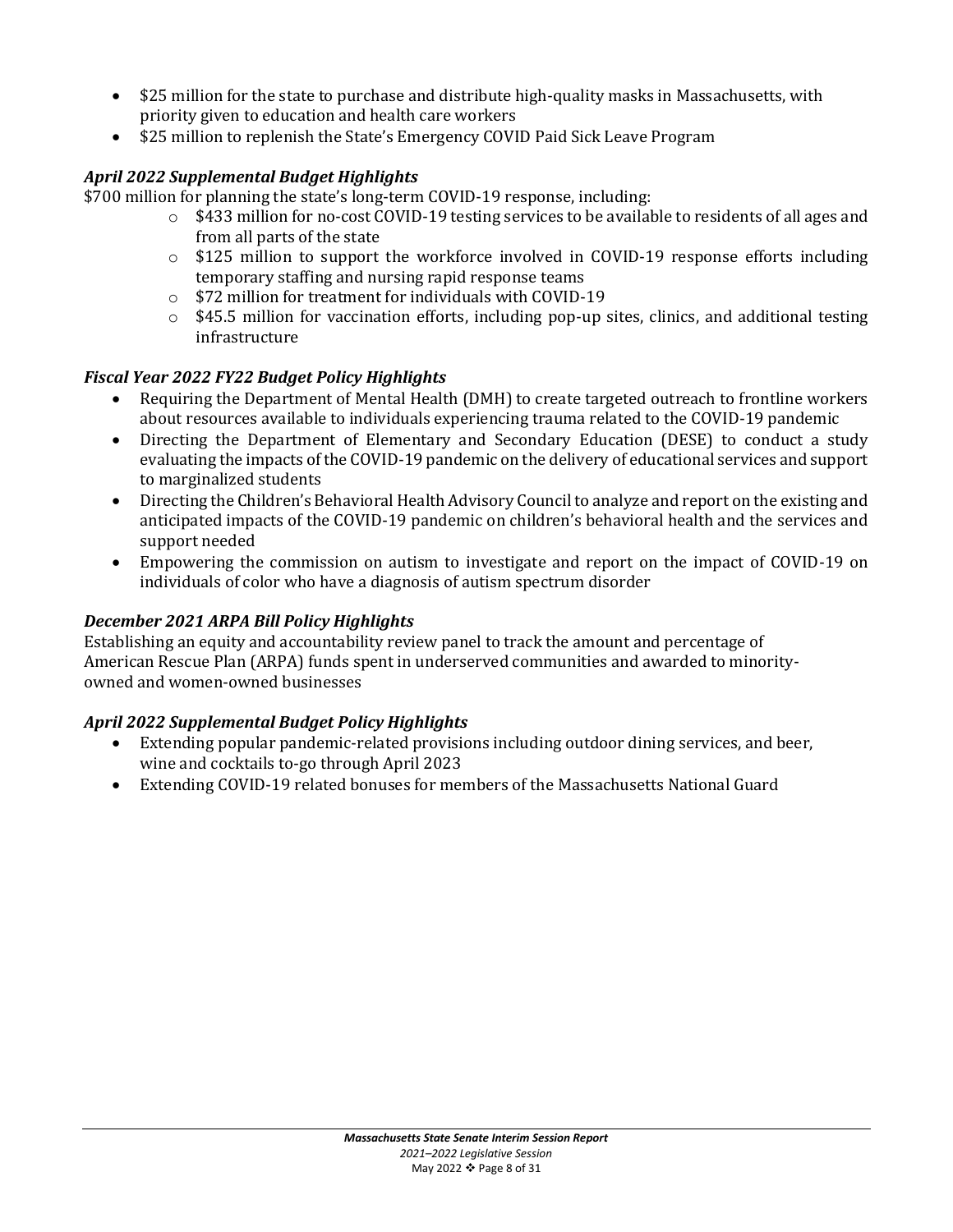#### **Active Military & Veterans**

#### **Signed into Law**

*Supporting long-term care for veterans in Holyoke and across Massachusetts.* This legislation advances the construction of a modern facility to meet the needs of future generations of veterans. In addition to \$400 million in bonds authorized for the design and construction of a new veteran's home facility in Holyoke, this legislation authorizes the issuance of \$200 million in bonds to increase geographic equity and accessibility related to the continuum of long-term care services for veterans across the state. This legislation also includes Project Labor Agreement (PLA) language that mandates a pre-bid, pre-hire labor agreement for the construction of the new facility in Holyoke, which will ensure that the workforce is local, diverse, inclusive, well-trained, safe, and skilled.

> *An Act financing the reconstruction of the Soldiers' Home in Holyoke* [\(H.3770\)](https://malegislature.gov/Bills/192/H3770) was passed over a veto into law on *July 1, 2021, as Chapter 15* of the *Acts of 2021*.

#### **Passed by the Senate**

*Supporting military families who relocate to Massachusetts through the SPEED Act.* This legislation would speed up the professional licensure process for military spouses to ensure they can continue their careers, allow for advanced and virtual enrollment for military children to prevent disruptions in education, provide in-state tuition continuity for military-connected college students, and establish a Purple Star Campus designation to identify public schools that show a major commitment to military families. The SPEED Act would also help Massachusetts meet criteria used by the Department of Defense and military officials when considering basing assignments and federal investments for military installations.

> *An Act relative to military spouse-licensure portability, education and enrollment of dependents* [\(S.2559\)](https://malegislature.gov/Bills/192/S2559) was *passed by the Senate* on *October 21, 2021.*

*Restructuring the chain of command at Holyoke and Chelsea and improving oversight to prevent future tragedy.* This legislation would increase public oversight over the administration of state-operated veterans' homes in Holyoke and Chelsea. To improve safety and transparency at the veterans' homes, the bill would restructure the chain of command to more closely match established administrative practices used in hospitals and other large organizations. This legislation follows continued scrutiny of administrative failures at the veterans' home in Holyoke that led to the tragic deaths of 77 veterans during the early days of the pandemic, and builds on recommendations made by the Special Joint Oversight Committee on the Soldiers' Home in Holyoke COVID-19 Outbreak, which investigated that tragedy.

*An Act relative to the governance, structure and care of veterans at the Commonwealth's veterans' homes* [\(S.2739/H.4441\)](https://malegislature.gov/Bills/192/H4441) was *passed by the Senate* on *March 10, 2022.*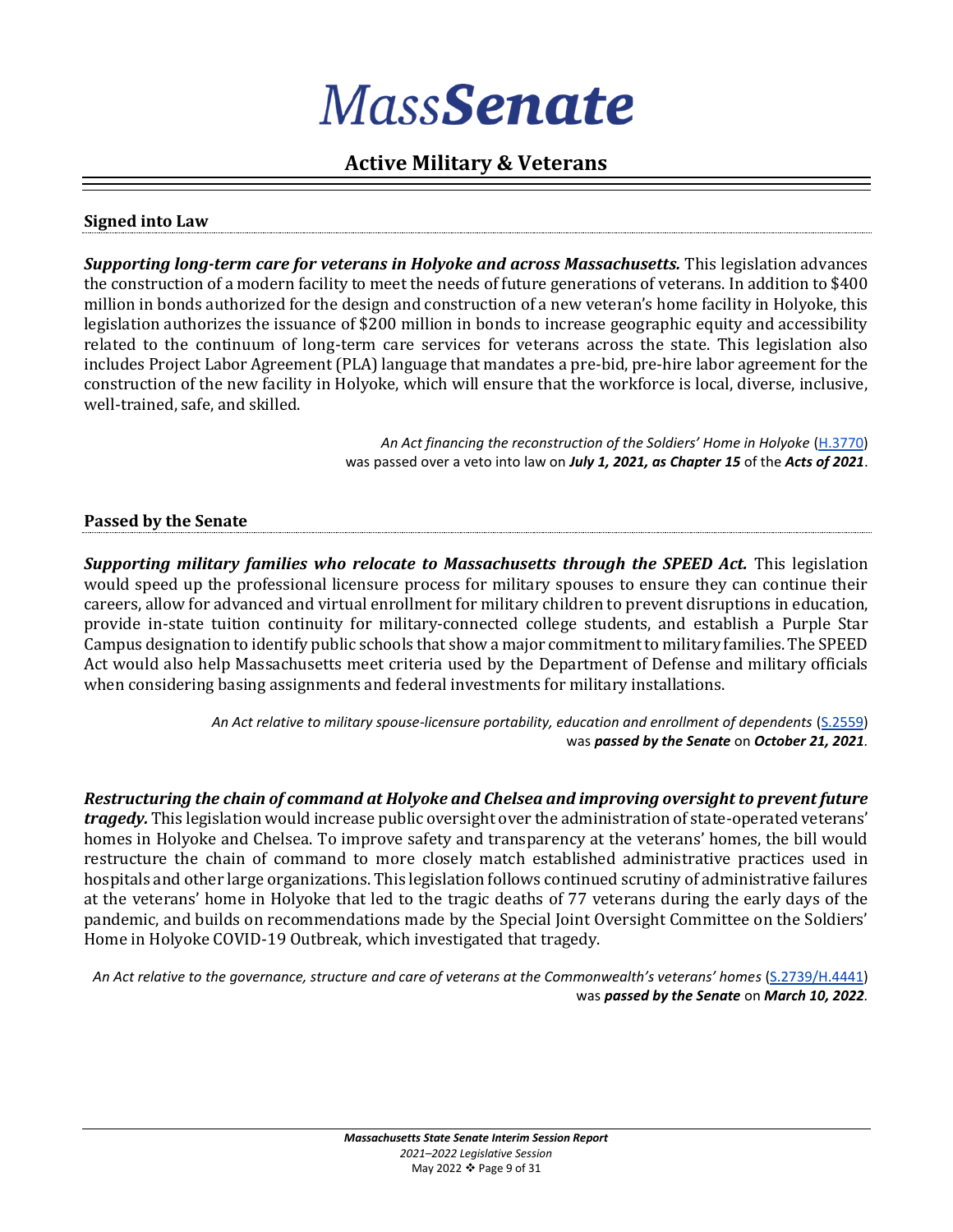#### *Fiscal Year 2022 Budget Highlights*

- \$97.3 million for a variety of veterans services and programs overseen by the Department of Veterans' Services (DVS)
- \$2 million in for veterans' mental and behavioral health supports through Mass General's Home Base Program
- \$600,000 for the women veterans' outreach program
- \$200,000 for an independent, impartial ombudsperson at Holyoke Soldiers' home

#### *July 2021 Supplemental Budget Highlights*

- \$13 million for National Guard activations, including pandemic-related work
- \$5.4 million for the Chelsea and Holyoke Soldiers' Homes for pandemic-related costs

#### *December 2021 ARPA Bill Highlights*

- \$150 million for supportive housing, with priority for veterans, including \$20 million for supportive housing for veterans located across the state in areas not primarily served by either the Chelsea or Holyoke Soldiers' Homes
- \$1.5 million of state financial support to the Massachusetts Military Support Foundation, Inc. for empowerment centers that distribute food services to veterans in need
- \$500,000 for transportation for participants in the Massachusetts Veterans' Treatment Courts to reduce regional inequities and provide services to veterans across the state

#### *Fiscal Year 2022 FY22 Budget Policy Highlights*

Authorizing the Registry of Motor Vehicles (RMV) to issue distinctive registration plates, free of charge, for Medal of Liberty recipients

#### *December 2021 ARPA Bill Policy Highlights*

Ensuring that the Massachusetts Medal of Liberty can be awarded to service men and women who have died as a result of training accidents while in the line of duty

#### *April 2022 Supplemental Budget Policy Highlights*

Extending COVID-19 related bonuses for members of the Massachusetts National Guard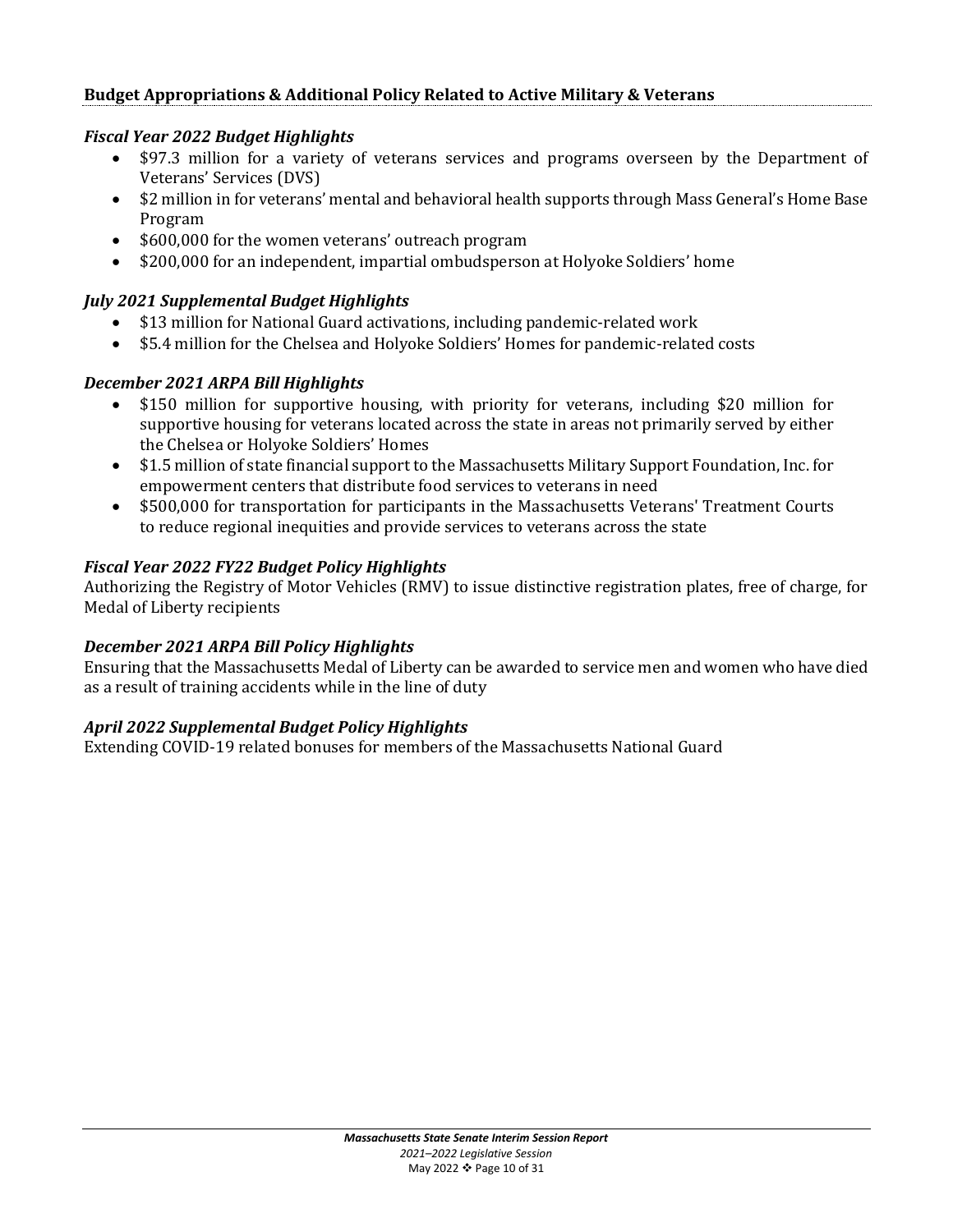#### **Equity, Access & Inclusion**

#### **Passed by the Senate**

*Creating a non-binary option on driver's licenses and birth certificates.* This legislation provides for a non-binary option other than male or female on birth certificates and drivers licenses, and would also direct the state to begin the process of allowing a non-binary option for all state forms and instances where a gender choice is required. For birth records, the gender listed could be changed by an adult, an emancipated minor, or the parent or guardian of a minor. The gender designations on a birth record could include 'female', 'male' or 'X'—which indicates that the person is another gender or an undesignated gender. No documentation beyond a self-attestation is required to make a change.

> *An Act relative to gender identity on Massachusetts identification* [\(S.2540\)](https://malegislature.gov/Bills/192/S2540) was *passed by the Senate* on *September 23, 2021*.

*Honoring Black history.* Two bills, each commemorating Black history in Massachusetts, were passed by the Senate. One designates July 8 as Massachusetts Emancipation Day, also known as Quock Walker Day, and the other would designate the third Saturday in July as Negro Election Day. Massachusetts Emancipation Day commemorates the life of Walker, who was born to enslaved African parents in Massachusetts and was the driving force behind the 1783 Massachusetts Supreme Judicial Court ruling that slavery was incompatible with the constitution of the Commonwealth. Negro Election Day honors an electron process originating in 1740 among Salem's enslaved African community. Both holidays, which have been celebrated in Massachusetts by members of the Black community, would be officially recognized under this legislation.

> *An Act to establish the third Saturday in July as Negro Election Day* [\(S.2703\)](https://malegislature.gov/Bills/192/S2703) was *passed by the Senate* on *February 17, 2022*.

*An Act designating July 8 as Massachusetts Emancipation Day, also known as Quock Walker Day* [\(S.2704\)](https://malegislature.gov/Bills/192/S2704) was *passed by the Senate* on *February 17, 2022*.

*Preventing discrimination against natural and protective hairstyles through the CROWN Act.* This legislation prohibits discrimination based on hairstyles by incorporating hair texture, hair type and protective hairstyle into the definition of race in the Massachusetts General Laws (MGL). The protection means that no workplace, school district, school committee, public school, nonsectarian school, or any equivalent school organization can adopt or implement policies that would impair or prohibit a natural or protective hairstyle that has been historically associated with one's race.

> *An Act Prohibiting Discrimination Based on Natural and Protective Hairstyles* [\(S.2808/H.4554\)](https://malegislature.gov/Bills/192/H4554) was *passed by the Senate* on *March 31, 2022*.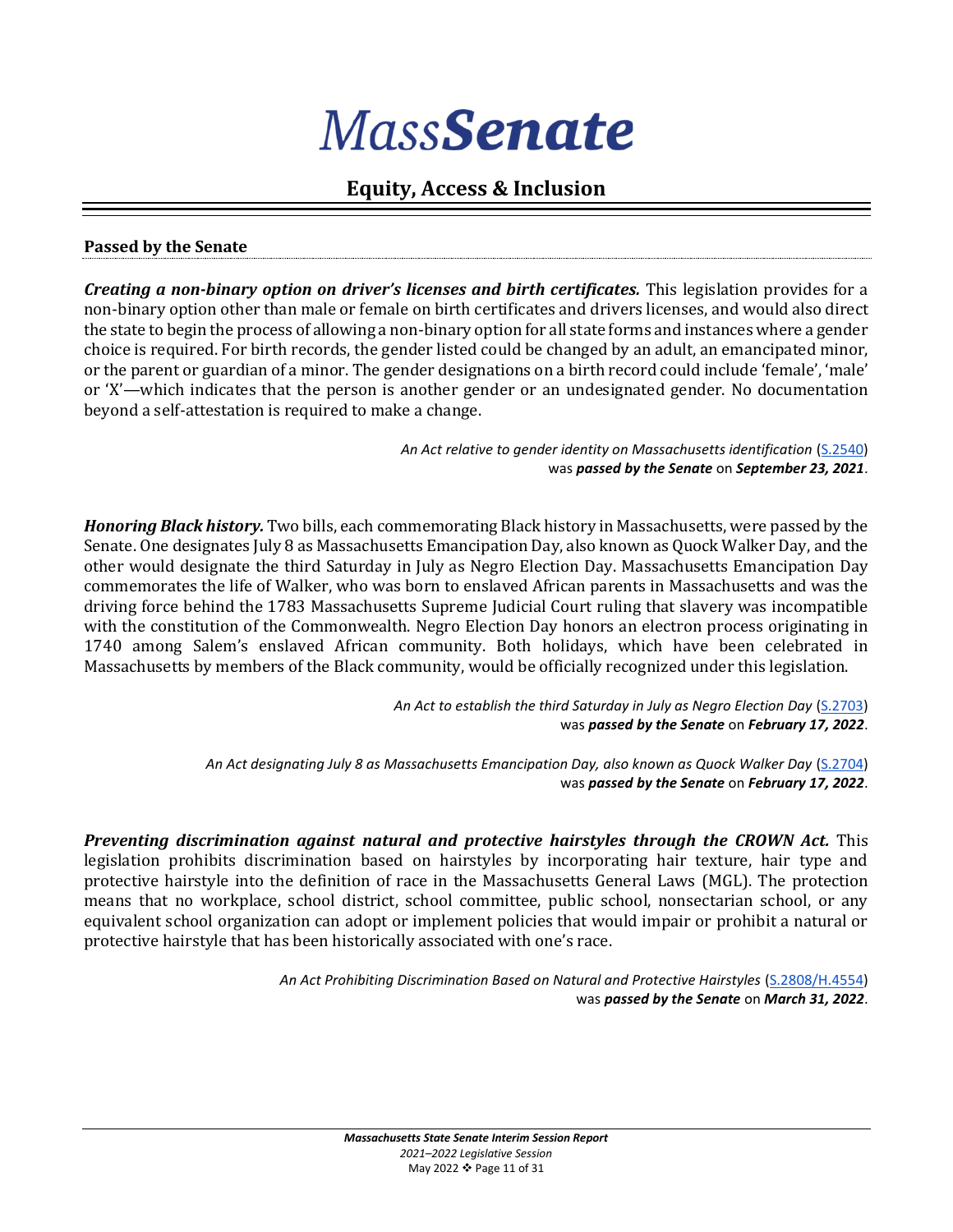*Supporting equity in the cannabis industry.* This legislation helps members of communities disproportionately harmed by marijuana prohibition and enforcement take part in the Commonwealth's growing cannabis market through the creation of a new social equity fund and improvements to the local licensing process. The fund would facilitate new access to capital by making grants and loans, including forgivable and no-interest loans, to equity applicants, and would receive ten per cent of annual revenue collected from the marijuana excise tax. The bill reaffirms that fees in Host Community Agreements (HCAs) cannot exceed three per cent of a business' annual gross sales and must be reasonably related to the costs associated with hosting a cannabis business in a city or town, among other measures related to HCAs.

> *An Act relative to equity in the cannabis industry* [\(S.2823\)](https://malegislature.gov/Bills/192/S2823) was *passed by the Senate* on *April 7, 2022*.

*Creating a Women's Rights History Trail in Massachusetts.* This legislation creates a Women's Rights History Trail to celebrate the rich history of the women's rights movement and contributions women have made across the Commonwealth. It creates a task force responsible for soliciting public input and conducting research to recommend sites, properties, and attractions that are historically and thematically associated with the struggle for women's rights and women's suffrage, and reflect Massachusetts' geographic and demographic diversity. The bill also requires the inclusion of accomplishments of women veterans in the trail, as well as recommendations for increasing the representation of women in the artwork of the State House. Members of the task force would include representatives from the Massachusetts Historical Society, the Commission on the Status of Women, and the Massachusetts Caucus of Women Legislators, among others.

> *An Act relative to the creation of a women's rights history trail* [\(S.2802\)](https://malegislature.gov/Bills/192/S2802) was *passed by the Senate* on *April 7, 2022*.

#### **Budget Appropriations & Additional Policy Related to Equity, Access to Justice & Civil Rights**

#### *July 2021 Supplemental Budget Highlights*

- \$12.5 million for costs associated with the implementation of the 2020 police reform bill
- \$5 million for start-up costs associated with the new Peace Officer Standards & Training (POST) Commission
- \$1 million for the Supplier Diversity Office (SDO)

#### *December 2021 ARPA Bill Highlights*

- \$50 million for equitable and affordable broadband access and infrastructure improvements to close the digital divide
- \$25 million for youth-at-risk supports and grant programs for community violence prevention and re-entry organizations, focused on communities disproportionately impacted by the COVID-19 pandemic
- \$37.5 million for the Workforce Competitiveness Trust Fund to support organizations working with people displaced from jobs during the pandemic, historically underserved populations, and individuals reentering their communities from the corrections system
- \$25 million to support tree planting programs in Gateway Cities
- \$20 million for the resettlement of Afghan evacuees and Haitian evacuees
- \$7.5 million for community colleges to train underserved populations for green jobs
- \$5 million for the Disabled Persons Protection Commission to study and review the interrelationship between service-providing agencies for individuals with disabilities within the Commonwealth and design and implement a system for an interconnected network that will provide a continuum of care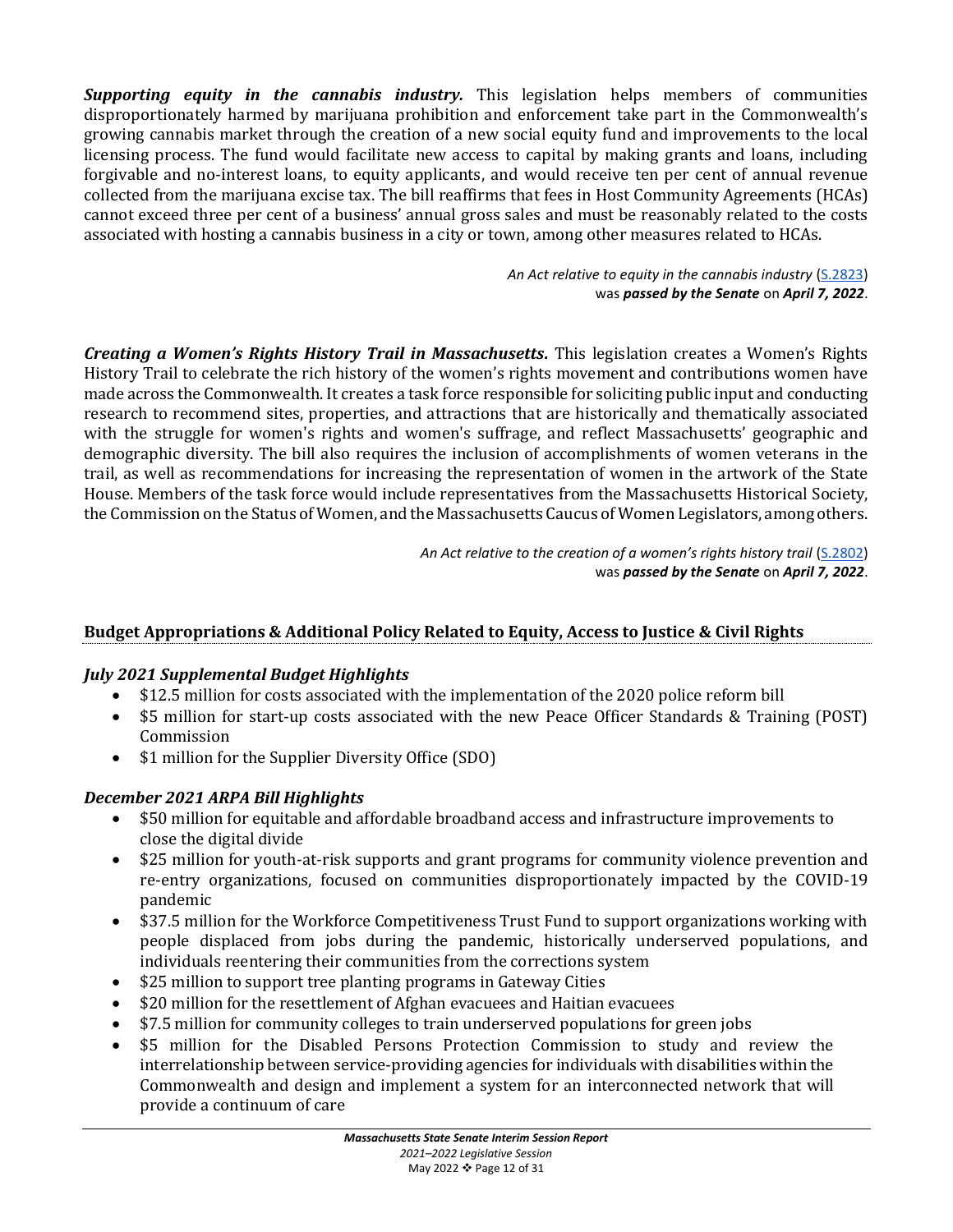#### *April 2022 Supplemental Budget*

- \$10 million for the Office of Immigrants and Refugees (ORI) to support the resettlement of Ukrainian evacuees
- \$500,000 to build the capacity of the Massachusetts Commission on the Status of Women (MCSW)

#### *Fiscal Year 2022 FY22 Budget Policy Highlights*

- Establishing the Criminal Justice and Community Support Trust Fund to make grants to county and community-based jail diversion programs, as well as community policing and behavioral health training initiatives
- Repealing the asset limit for Transitional Aid to Families with Dependent Children (TAFDC) and Emergency Aid to the Elderly, Disabled, and Children (EAEDC) programs, which allow families to save for education, job training, reliable transportation, home expenses, and other emergencies
- The codification and expansion of a task force on hate crimes
- Creating a special commission to investigate and recommend strategies for reducing poverty and expanding opportunity for people with low incomes
- Extending support for immigrants who are victims of criminal activity or human trafficking
- Requiring the testing of all previously untested investigatory sexual assault evidence kits
- Allowing the pension of a police officer who dies while performing their duties in certain emergencies to be paid to their surviving spouse
- Permanently increasing the hourly compensation rates for attorneys who are appointed or assigned to represent indigent clients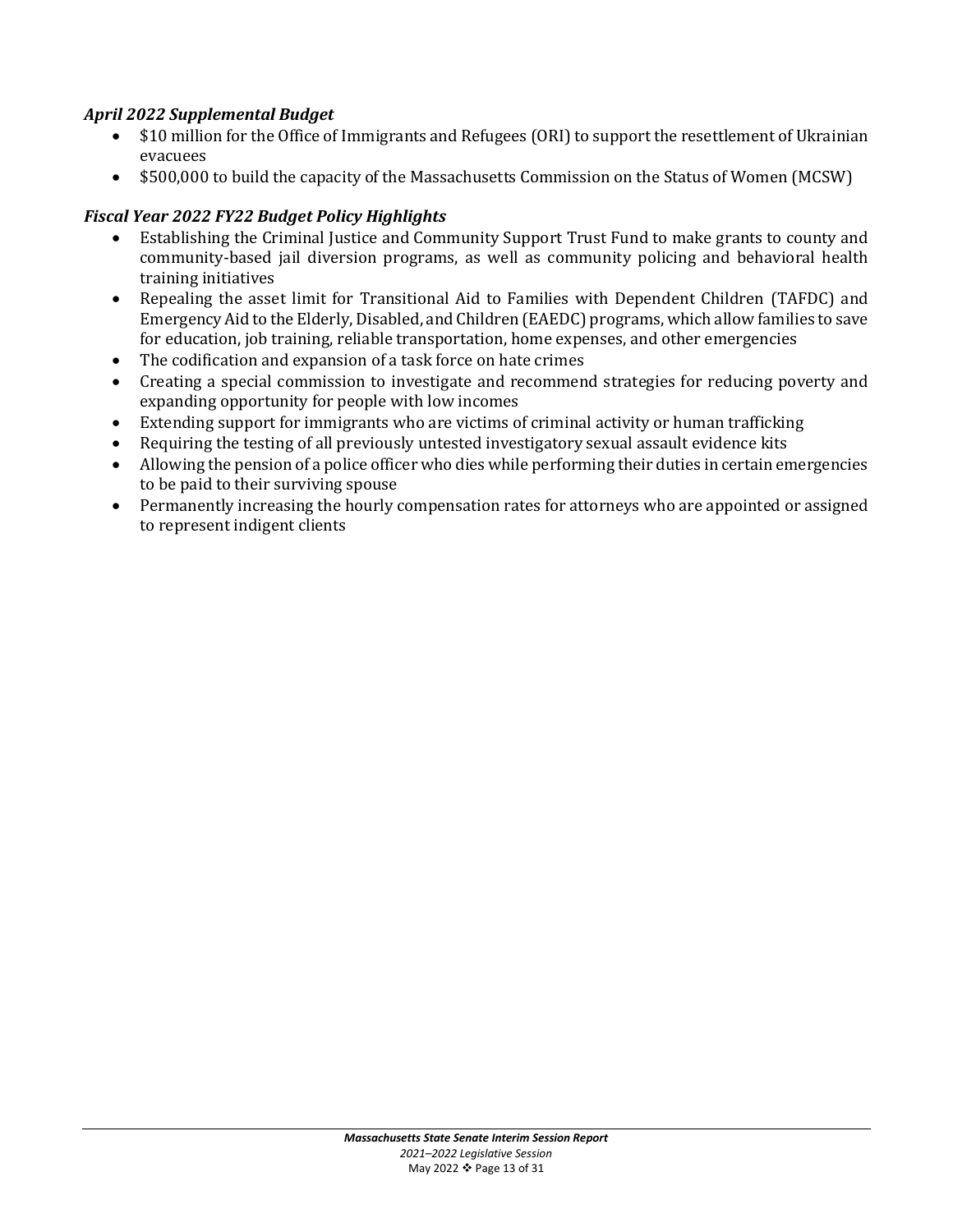#### **Public K–12, Early & Higher Education**

#### **Signed into Law**

*Promoting student nutrition through increased access to school meals.* This legislation helps school districts and schools, where a majority of students are low-income, to enroll in federal programs—known as the Community Eligibility Provision and Provision 2—to provide free breakfast and lunch to all students. This bill minimizes families' meal debt by requiring school districts to maximize federal revenues and direct the Department of Elementary and Secondary Education (DESE) to assist them in doing so. When students do accrue debt, it requires school districts to determine whether they are eligible for free- or reduced-price meals. Finally, this bill prohibits schools from targeting students who carry meal-related debt with punitive practices, banning so called 'meal-shaming.'

> *An Act to promote student nutrition* [\(S.298/H3999\)](https://malegislature.gov/Bills/192/H3999) was signed into law on *October 14, 2021,* as *Chapter 62 of the Acts of 2021*.

*Educating students on genocide and human rights.* In response to growing concerns regarding anti-Semitic incidences in the Commonwealth, this legislation requires every middle school and high school in the Commonwealth to include instruction on the history of genocide. This bill establishes a Genocide Education Trust Fund to promote and educate middle and high school students on the history of genocide. Funds in this trust will be used for the instruction of middle and high school students on the history of genocide and to ensure the development of curricular materials, as well as to provide professional development training to assist educators in the teaching of genocide.

> *An Act concerning genocide education* [\(S.2557\)](https://malegislature.gov/Bills/192/S2557) was signed into law on *December 2, 2021,* as *Chapter 98 of the Acts of 2021*.

**Passed by the Senate**

*Providing students with age-appropriate, medically accurate and inclusive sex education.* This legislation requires school districts that offer sex education to follow certain guidelines to ensure students are provided with age-appropriate, medically accurate, and comprehensive information. Additionally, the bill requires reporting by school districts on the details of their sex education curricula and, to ensure that the state's comprehensive health curriculum framework is appropriately updated, the Department of Elementary and Secondary Education (DESE) would also be required to review the framework at least every ten years.

> *An Act relative to healthy youth* [\(S.2541\)](https://malegislature.gov/Bills/192/S2541) was *passed by the Senate* on *September 23, 2021*.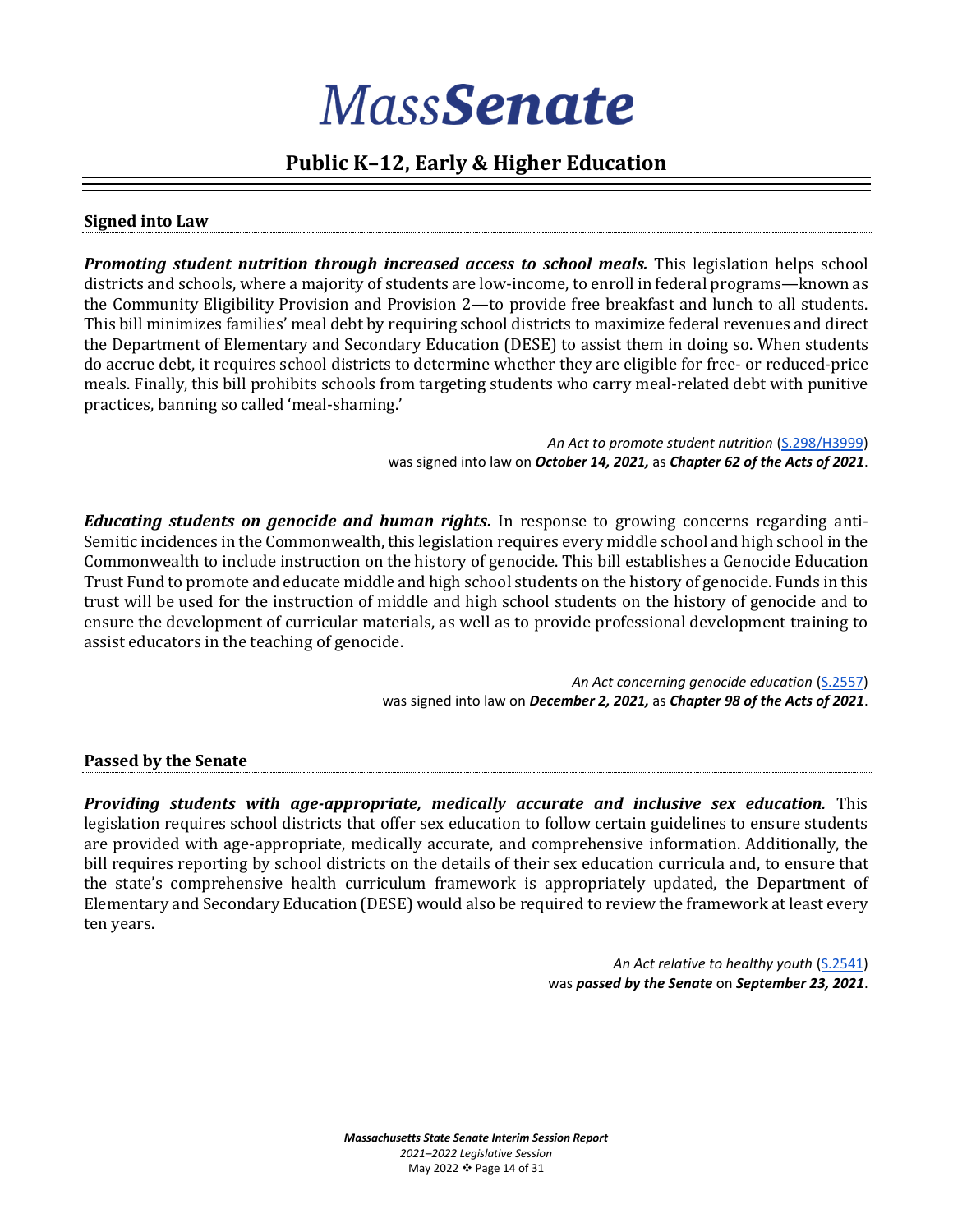#### **Budget Appropriations & Additional Policy Related to Public K-12, Early & Higher Education**

#### *Fiscal Year 2022 Budget Highlights*

- \$5.503 billion in Chapter 70 funding to Massachusetts school districts to implement the first year of the state's landmark Student Opportunity Act (SOA)
- \$820 million for the early education sector, including:
	- o \$20 million to increase rates for early education providers
	- o \$15 million for Massachusetts Head Start programs
	- o \$10 million for the Commonwealth Preschool Partnership Initiative to expand public preschool
	- o \$9 million to cover the cost of fees for parents receiving subsidized early education in calendar year 2021
- \$571 million for the University of Massachusetts system
- \$373.3 million for the Special Education Circuit Breaker, reimbursing school districts for the high cost of educating students with disabilities at the statutorily required 75% reimbursement rate
- \$350 million for the new Student Opportunity Act Investment fund to be utilized in the coming years for the implementation of the Student Opportunity Act
- \$315 million for community colleges
- \$291 million for state universities
- \$154.6 million for reimbursing school districts at 75% for costs incurred when students leave to attend charter schools
- \$130 million in scholarships
- \$82.2 million for regional school transportation
- \$50 million for Adult Basic Education
- \$40 million in reserve to provide additional aid to districts experiencing increases in student enrollment compared to October 2020
- \$27.9 million for the Metropolitan Council for Educational Opportunity (METCO) program
- \$10.5 million for the community college SUCCESS Fund
- \$6 million for Social Emotional Learning (SEL) grants to help K-12 schools bolster social emotional learning for students, including \$1 million for a new pilot program to provide mental health screenings for K-12 students
- \$4.75 million for the STEM Starter Academy
- \$4 million for rural school aid

#### *July 2021 Supplemental Budget Highlights*

- \$131 million for early educator stabilization grants, workforce support and technology upgrades
- \$60 million for direct grants to state-subsidized early education and childcare providers

#### *October 2021 Supplemental Budget Highlights*

\$20 million for Massachusetts approved special education schools to address the impacts of COVID-19

#### *December 2021 ARPA Bill Highlights*

- \$100 million to improve indoor air quality in schools and support healthy learning environments for public school districts with high concentrations of low-income students, English language learners, and communities disproportionately impacted by COVID-19
- \$75 million for capital and maintenance projects for higher education
- \$25 million for the Endowment Incentive Program at the University of Massachusetts, state universities and community colleges
- \$25 million for youth summer and school-year jobs
- \$20 million for special education, including \$10 million for workforce development
- \$10 million for programs focused on recruiting and retaining educators of color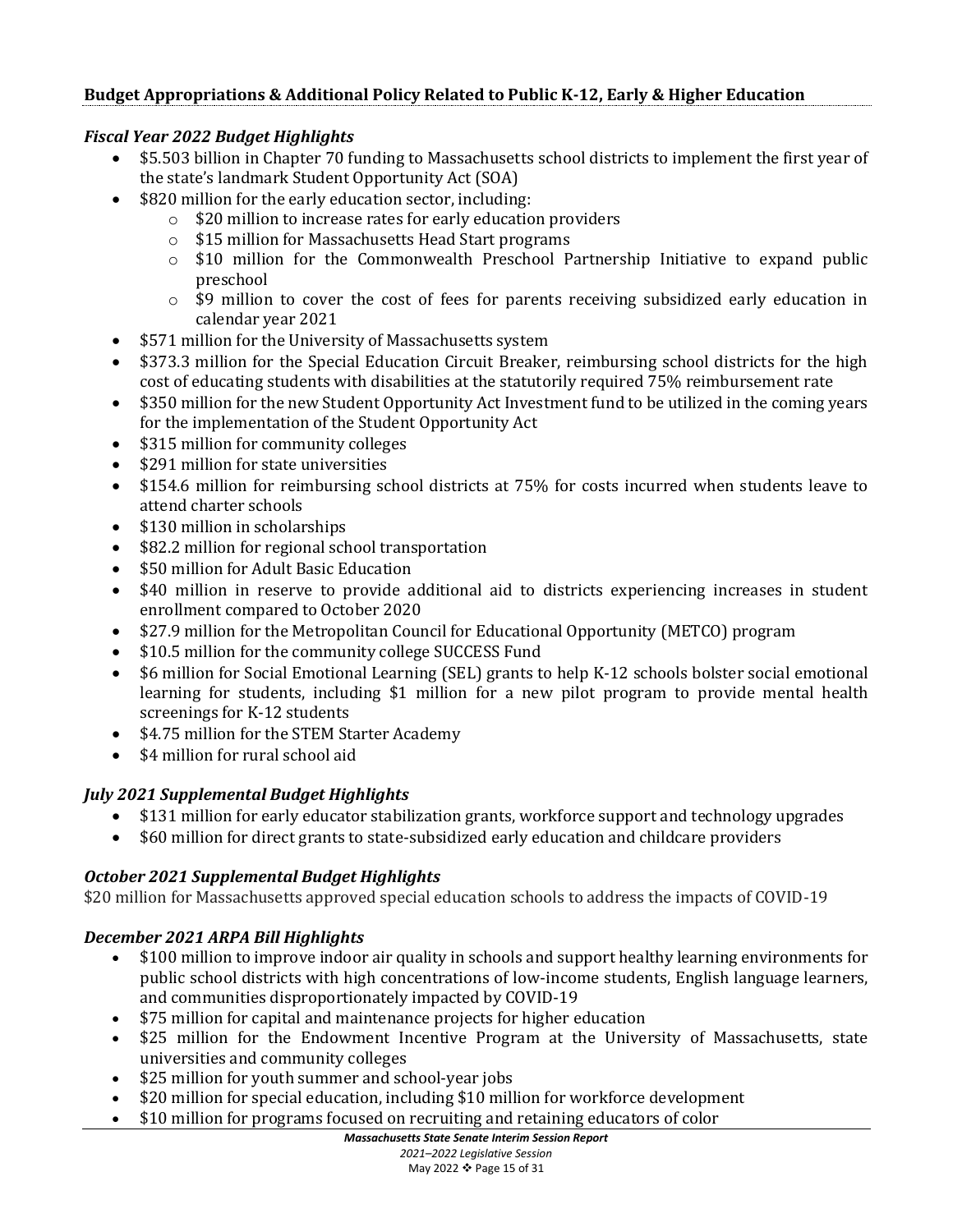#### *April 2022 Supplemental Budget Highlights*

\$140 million for Special Education schools operating under Chapter 766 to fill immediate staffing needs

#### *Fiscal Year 2022 FY22 Budget Policy Highlights*

- Establishing a task force to analyze the long-term affordability of higher education in the Commonwealth and its impacts on the spectrum of higher education institutions
- Extending the priority deadline for the MassGrant scholarship program, giving applicants more time to apply
- Requiring that the Federal Funds Reporting website includes school spending of Elementary and Secondary School Emergency Relief (ESSER) fund allocations
- Directing the Department of Elementary and Secondary Education (DESE) to conduct a study to evaluate the impacts of the COVID-19 pandemic on the delivery of educational services and supports to marginalized students
- Establishing a special legislative commission on school-based health centers and a task force on the affordability of higher education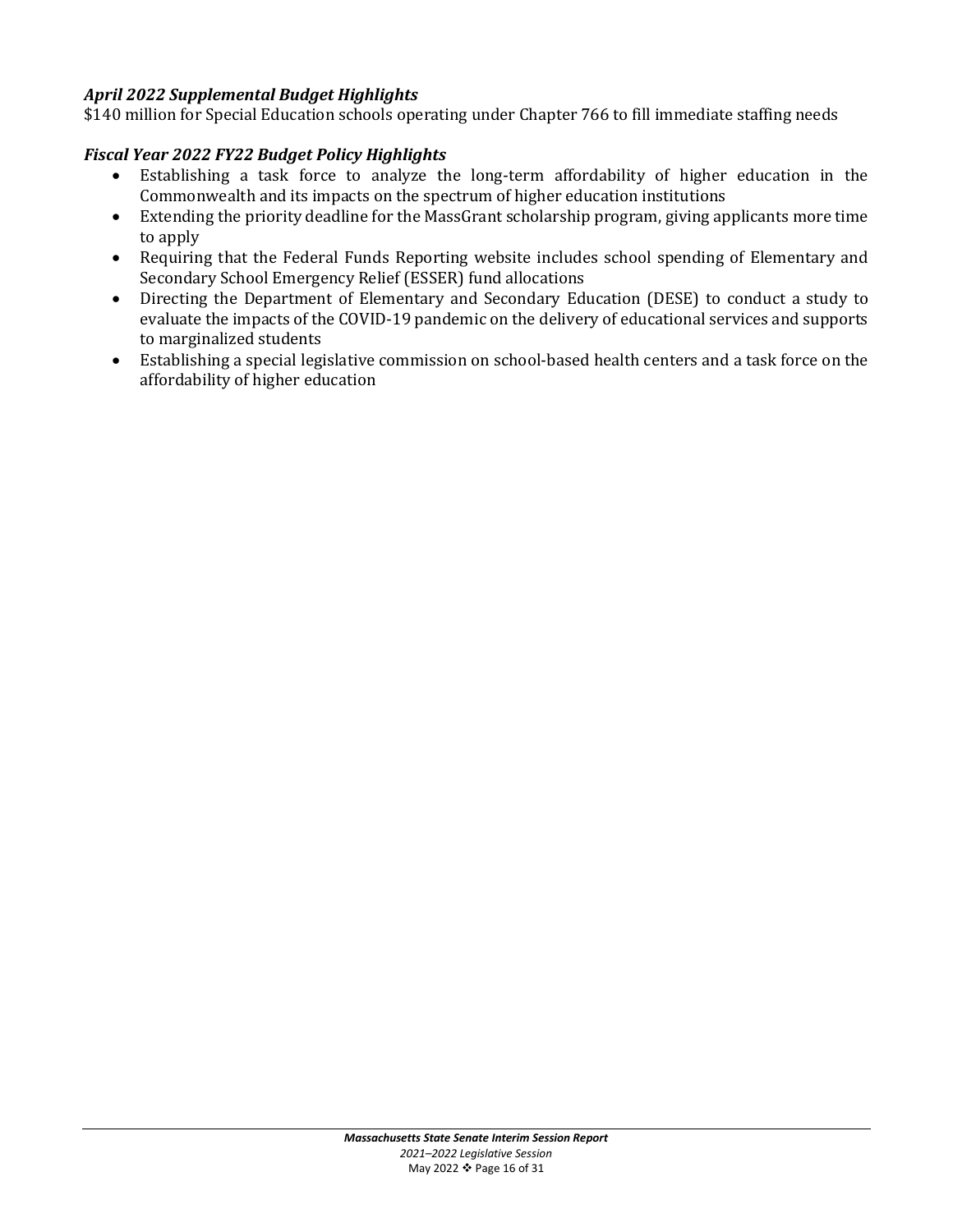#### **Mental Health, Public Health & Health Care**

#### **Passed by the Senate**

*Addressing barriers to care through the Mental Health ABC Act 2.0.* Based on the recognition that mental health is as important as physical health, this bill proposes a wide variety of reforms to provide patients with equitable access to mental health care and remove barriers to care by supporting the behavioral health workforce. This bill would mandate coverage for an annual mental health wellness exam, comparable to an annual physical, and would require an equitable rate floor for evaluation and management services that is consistent with primary care. The bill would also provide the state with better tools to implement and enforce mental health parity laws by creating a clear structure to receive and investigate parity complaints, increasing reporting and oversight requirements on insurance carriers' mental health care coverage processes and policies, and establishing reasonable penalties and alternative remedies for failure to comply with the law. MassHealth and commercial insurance companies would be required to follow a uniform set of criteria, established by mental health experts, for determining medical necessity. Additional issues addressed in this legislation include the state's emergency department boarding crisis, emergency service programs, cultural competency in care, a newly created standard release form for patients, and care in geographically isolated areas.

> An Act addressing barriers to care for mental health [\(S.2572\)](https://malegislature.gov/Bills/192/S2572) was *passed by the Senate* on *November 17, 2021*.

*Ensuring that life-saving medications are affordable, fairly priced and accessible for all consumers through the PACT Act 2022.* The PACT Act 2022 directs the Health Policy Commission (HPC), in consultation with stakeholders, to establish a process for identifying drug price thresholds that pose a public health risk. In addition, it allows the HPC to recommend pricing measures to increase patient access to necessary medications. Drug manufacturers that fail to comply with this process will be required to pay a fee that will go into a trust fund for a new drug cost assistance program to support patients with certain chronic health conditions that disproportionately impact marginalized communities. The PACT Act 2022 also limits out-ofpocket spending on insulin by eliminating deductibles and coinsurance, and permanently capping co-pays at \$25 per 30-day supply. If the PACT Act 2022 is signed into law, Massachusetts would join 21 other states that cap co-pays for insulin.

> *An Act relative to pharmaceutical access, costs and transparency* [\(S.2695\)](https://malegislature.gov/Bills/192/S2695) was *passed by the Senate* on *February 15, 2021*.

*Providing free menstrual products in public places.* The legislation provides for free menstrual products in certain public places, including schools, correctional facilities, and shelters and other temporary housing. Menstrual products would be required to be provided to recipients at no cost and in a convenient and nonstigmatizing way.

> An Act relative to expanding equitable access to maternal postpartum care [\(S.1381\)](https://malegislature.gov/Bills/191/SD1381) was *passed by the Senate* on *March 3, 2021*.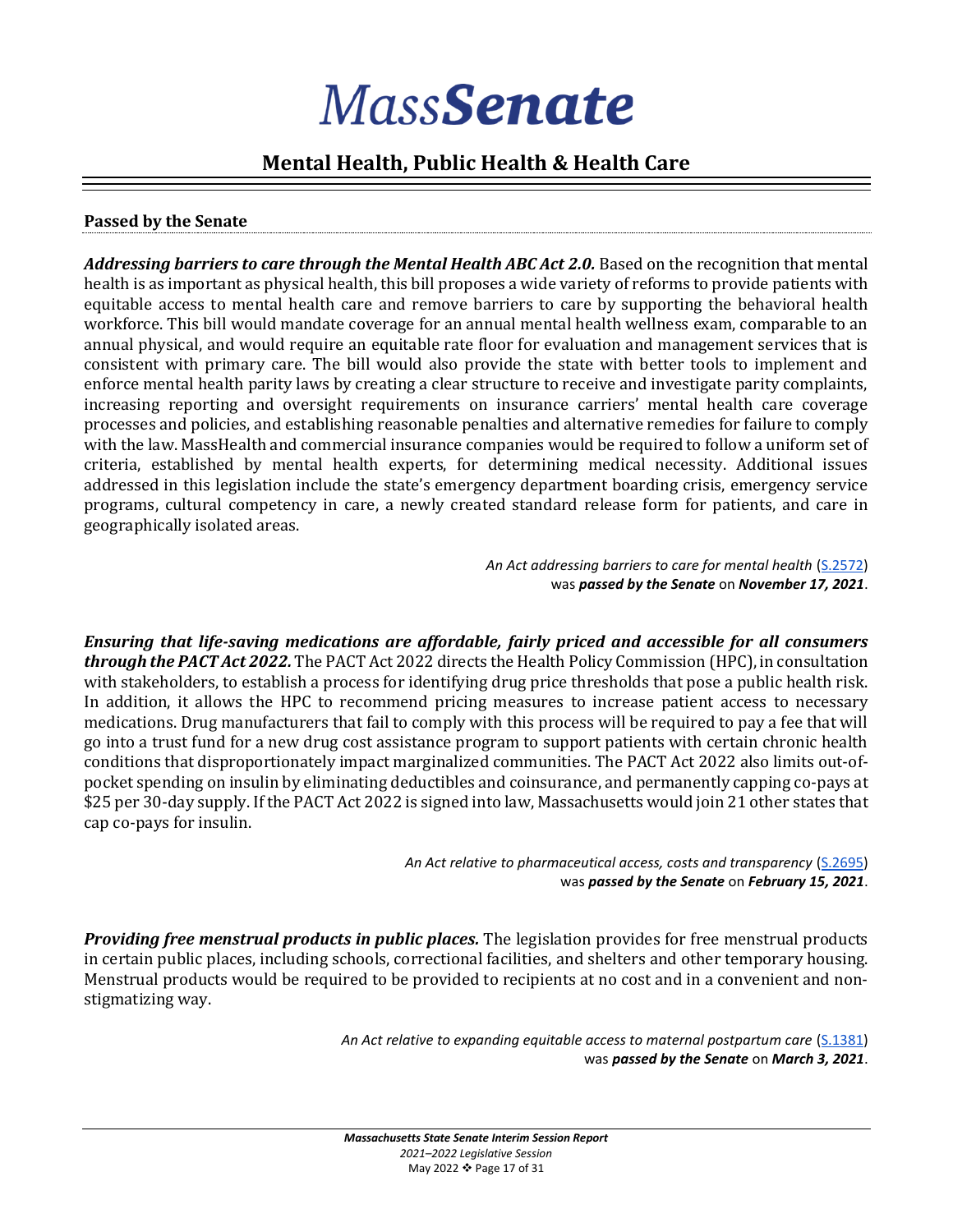*Addressing the crisis in maternal health outcomes.* This legislation ensures that postpartum mothers and birthing people get necessary and potentially life-saving health care by extending MassHealth insurance coverage to 12 months after the end of pregnancy. The Secretary of the Executive Office of Health and Human Services would be directed to maximize federal financial participation for coverage and benefits of eligible pregnant and postpartum residents.

> *An Act relative to expanding equitable access to maternal postpartum care* [\(S.2731\)](https://malegislature.gov/Bills/192/S2731) was *passed by the Senate* on *March 3, 2021*.

#### **Budget Appropriations & Additional Policy Related to Mental Health, Public Health & Health Care**

#### *Fiscal Year 2022 Budget Highlights*

- \$18.98 billion for MassHealth, providing over 2 million of the Commonwealth's children, seniors, and low-income residents access to comprehensive health care coverage
- \$175.6 million for substance use disorder and intervention services provided by the Bureau of Substance Addiction Services
- \$98.4 million for children's mental health services, including \$3.9 million for the Massachusetts Child Psychiatric Access Program (MCPAP) and MCPAP for Moms to address mental health needs of pregnant and postpartum women
- \$56.1 million for domestic violence prevention services
- \$40.8 million for early intervention services, to ensure supports is available to infants and young toddlers with developmental delays and disabilities, including funds to support health equity initiatives
- \$12.5 million to support a student telebehavioral health pilot, public awareness campaigns, loan forgiveness for mental health clinicians, and initiatives to mitigate emergency department boardings for individuals in need of behavioral health support
- \$10 million for Programs of Assertive Community Treatment (PACT) grants to provide intensive, community-based behavioral health services for adolescents
- \$5 million for a loan forgiveness program for mental health professionals
- \$3 million for a pediatric chronic rehabilitation long-term care hospital, to compensate for highcomplexity pediatric care
- \$3 million for a loan repayment assistance program for child and adolescent psychiatrists at community health centers
- \$2.5 million to address the emergency department behavioral health boarding crisis through staffing investments and rate incentives associated with fully operationalizing inpatient mental health acute care beds

#### *July 2021 Supplemental Budget Highlights*

- \$31.9 million for the Medical Assistance Trust Fund
- \$7.8 million for home health aide rate increases

#### *December 2021 ARPA Bill Highlights*

- \$400 million in mental and behavioral health supports, including:
	- $\circ$  \$122 million for workforce loan repayment programs for behavioral health and substance use professionals
	- o \$7 million for the expansion of behavioral health urgent care services at community health centers to address the behavioral health crisis
	- $\circ$  \$5 million to establish an online portal to facilitate the coordination of services for children, adolescents and adults who are being boarded in emergency departments who have mental and behavioral health needs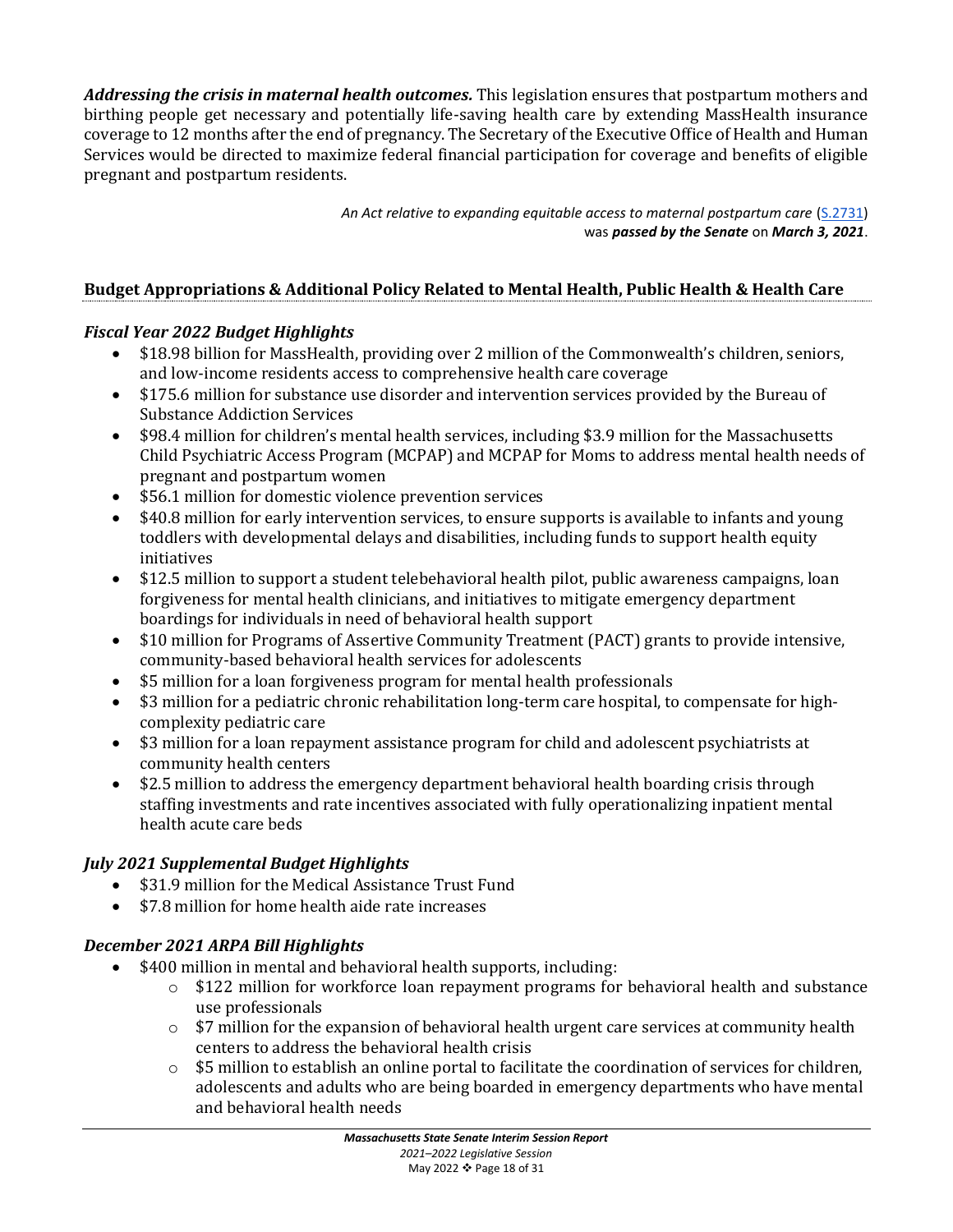- \$300 million for the Home and Community-Based Services Federal Investment Fund to address workforce needs for those caring for vulnerable populations
- \$200.1 million to support the state's local and regional public health infrastructure
- \$50 million for nursing facilities, including \$25 million for capital support to increase the quality of patient care and \$25 million for workforce initiatives
- \$44.8 million for food security infrastructure, including:
	- o \$17 million for the Greater Boston Food Bank for regional food security network improvements across the Commonwealth
	- o \$5 million for the Food Bank of Western Massachusetts
	- $\circ$  \$2 million for the Massachusetts Food Trust Program to provide loans, grants and technical assistance in a regionally equitable manner to communities disproportionately impacted by COVID-19
	- $\circ$  \$1.92 million for Project Bread to better connect eligible unenrolled residents with federal nutrition programs statewide
	- o \$1 million for the Massachusetts Military Support Foundation, Inc. for the operation of empowerment centers and to support the distribution of food to veterans in need
- \$30 million to support a robust and diverse home health care and human service workforce through recruitment, retention, and loan forgiveness programming
- \$10 million to expand the number of inpatient psychiatric beds for youth in psychiatric crisis
- \$2 million for unreimbursed COVID-19 costs for Early Intervention (EI) providers
- \$500,000 to establish transportation services for participants in the Massachusetts Veterans' Treatment Courts

#### *April 2022 Supplemental Budget Highlights*

- \$346 million for Home- and Community-Based Services (HCBS) to ensure that eligible Medicaid users throughout the Commonwealth receive health care and medical services in their own homes or local communities
- \$55 million to support reimbursement rates for human and social service providers doing crucial work during the pandemic
- \$24 million for the creation of new behavioral health and substance use disorder treatment beds
- \$10 million for suicide prevention and intervention services, focused on staffing and other resources at crisis centers, and the establishment of a statewide 988 suicide prevention hotline
- \$5 million for the Department of Mental Health to expand clientele housing support
- \$1.8 million for mental health services for international evacuees resettled in the Commonwealth

#### *Year 2022 FY22 Budget Policy Highlights*

- Directing the Department of Mental Health (DMH) to post data monthly on the availability of adult and pediatric beds at inpatient continuing care facilities under the department's supervision
- Requiring the Department of Public Health (DPH) to conduct an outreach campaign about the availability of 12-month supplies of contraceptives
- Establishing a Parkinson's disease registry and associated advisory committee to determine the incidence and prevalence of Parkinson's disease in the Commonwealth
- Authorizing the Department of Revenue (DOR), with a taxpayer's consent, to share information with the Health Connector for conducting targeted outreach to uninsured residents to discuss health coverage options available through the Connector
- Directing a new commission to study and make recommendations on how the Commonwealth can respond to the use of methamphetamines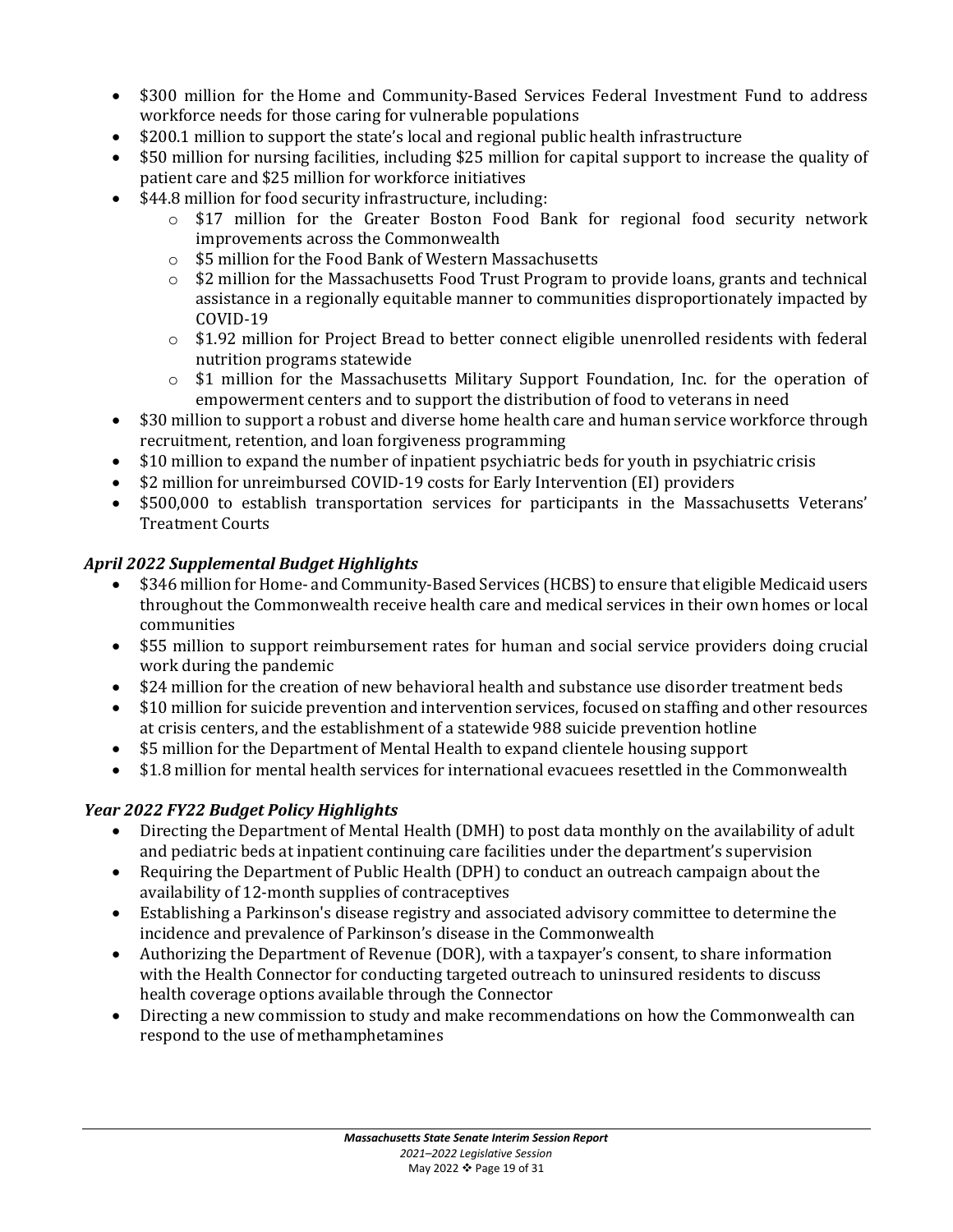#### **Economic Development, Job Creation & Workers' Rights**

#### **Passed by the Senate**

*Legalizing sports betting with strong consumer protections.* This legislation allows for in-person and online sports betting and is estimated to generate \$35 million in tax revenue annually. In addition to sports wagering being offered at existing casinos, the bill contemplates six licenses to be awarded through a competitive process to companies which promote job-growth, responsible gambling, diversity, equity and inclusion, and which have community support. Wagering would not be permitted on electronic sports, amateur sports or athletic events including high school and youth sports, Olympic-related competitions, or collegiate sports. Mindful of the harmful impacts of compulsive gambling and risks of addiction, the bill promotes responsible gambling and takes steps to protect consumers, including by prohibiting the use of a credit card to place a sports wager and establishing a compulsive gambling direct assistance program through the Department of Public Health (DPH).

> *An Act regulating sports wagering* [\(S.2844\)](https://malegislature.gov/Bills/192/S2844) was *passed by the Senate* on *April 28, 2021*.

#### **Budget Appropriations Related to Economic Development, Job Creation & Workers Rights**

#### *Fiscal Year 2022 Budget Highlights*

- \$17 million for the Workforce Competitiveness Trust fund
- \$15.4 million for Career Technical Institutes
- \$15 million for the Community Empowerment and Reinvestment Grant Program
- \$13 million for a trust fund dedicated to job training for the offshore wind industry, to be administered by the Massachusetts Clean Energy Center (CEC) to establish and grow technical training programs in public higher education and vocational-technical institutions, prioritizing grants and scholarships to adult learning providers, labor organizations, and public educational institutions
- \$9.5 million for one-stop career centers
- \$6 million for Regional Economic Development Organizations (REDOs) to support economic growth in all regions of the state
- \$2.5 million for the Massachusetts Cybersecurity Innovation Fund, including \$1.5 million for new regional security operation centers, which will partner with community colleges and state universities to provide cybersecurity workforce training to students and cybersecurity services to municipalities, non-profits, and small businesses

#### *July 2021 Supplemental Budget Highlights*

\$1 million for the Supplier Diversity Office

#### *October 2021 Supplemental Budget Highlights*

\$251.5 million for collective bargaining and labor-related costs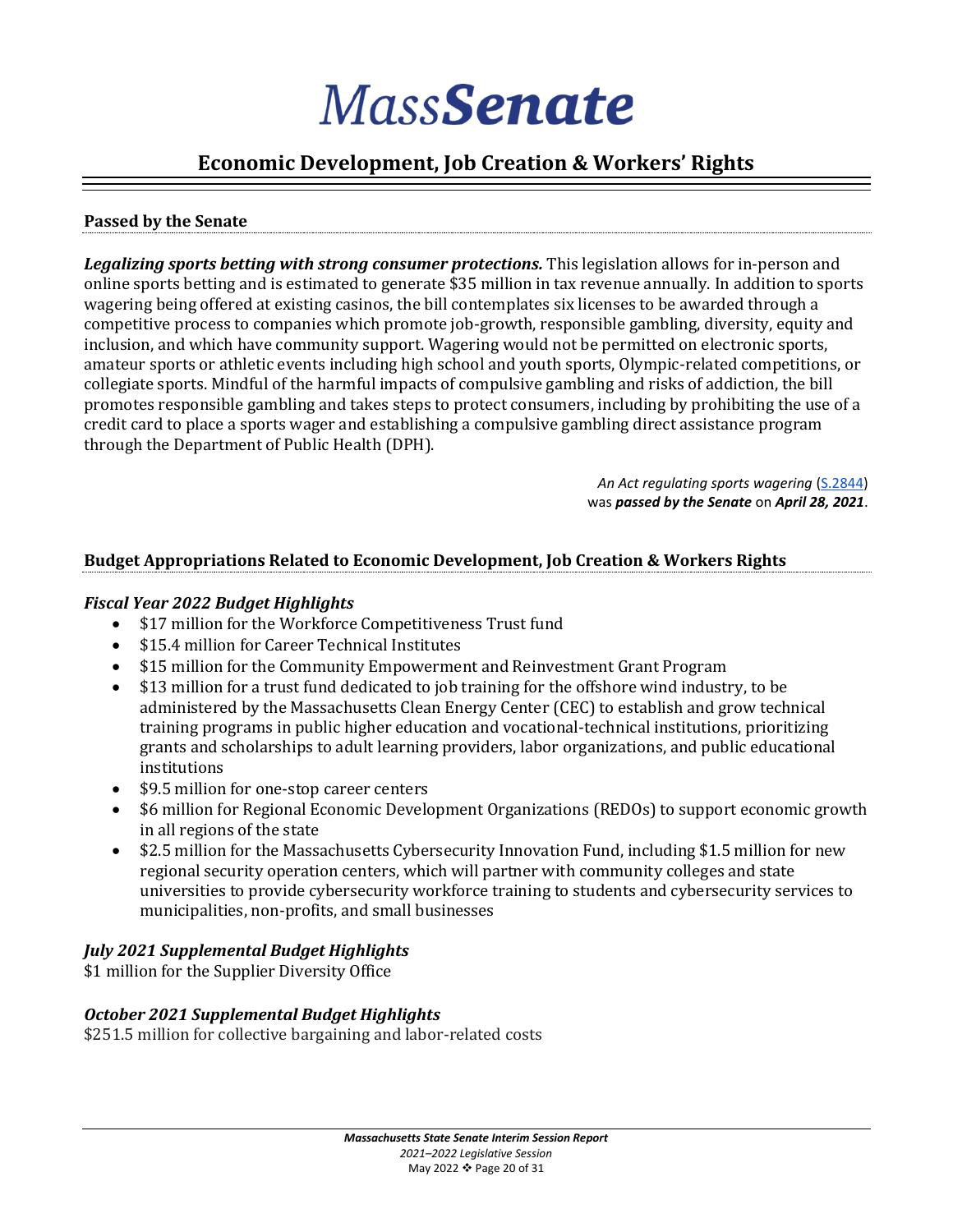#### *December 2021 ARPA Bill Highlights*

- \$500 million for premium pay bonuses for essential workers
- \$500 million for the Unemployment Insurance Trust Fund, providing necessary relief to business
- \$100 million for vocational school infrastructure and capacity building needs
- \$135 million for the Massachusetts Cultural Council to support the cultural sector
- \$75 million for small businesses, including:
	- o \$50 million for direct grants to historically underserved populations and minority-owned, women-owned, and veteran-owned small businesses
	- o \$25 million for nascent businesses
- \$25 million for the expansion of Career Technical Institutes
- \$24.5 for workforce development and capital assistance grants to the Massachusetts Alliance of Boys & Girls Clubs and the Alliance of Massachusetts YMCAs, as well \$4.5 million for the YWCAs
- \$20 million for the resettlement of Afghan evacuees and Haitian evacuees
- \$15 million for regional high-demand workforce training at community colleges
- \$15 million to enhance and diversify the cybersecurity sector with partnerships between public higher education institutions and private businesses
- \$14 million for agricultural economy supports
- \$10 million for regional tourism councils

#### *February 2022 Supplemental Budget Highlights*

\$25 million to replenish the State's Emergency COVID Paid Sick Leave Program

#### *Fiscal Year 2022 FY22 Budget Policy Highlights*

- Permanently extending the film tax credit and increasing requirements related to production expenses and principal photography days in the Commonwealth
- Extending several tax credits to those who have been particularly hard hit by the COVID-19 pandemic, including an optional pass-through entity excise, which is expected to generate \$90 million in new revenue while saving businesses money and federal income tax relief to taxpayers
- Creating a special commission to investigate and recommend strategies for reducing poverty and expanding opportunity for people with low incomes
- Establishing a special legislative commission to study auto body labor rates
- Moving the duties of the Wireless and Broadband Development Division to the Department of Telecommunications to facilitate access to high quality and reliable broadband
- Extending the tax credit for historic rehabilitation through 2027
- Making the cranberry bog tax credit available to taxpayers, rather than just business corporations
- Authorizing funds from the Massachusetts Cybersecurity Innovation Fund to be used for monitoring and detection of threat activity in order to investigate or mitigate cybersecurity incidents
- Repealing three obsolete and ineffective tax expenditures as recommended by the Tax Expenditure Review Commission (TERC)

#### *December 2021 ARPA Bill Policy Highlights*

Establishing a Broadband Innovation Fund to facilitate equitable broadband service adoption and improve digital literacy for residents experiencing economic hardship or housing instability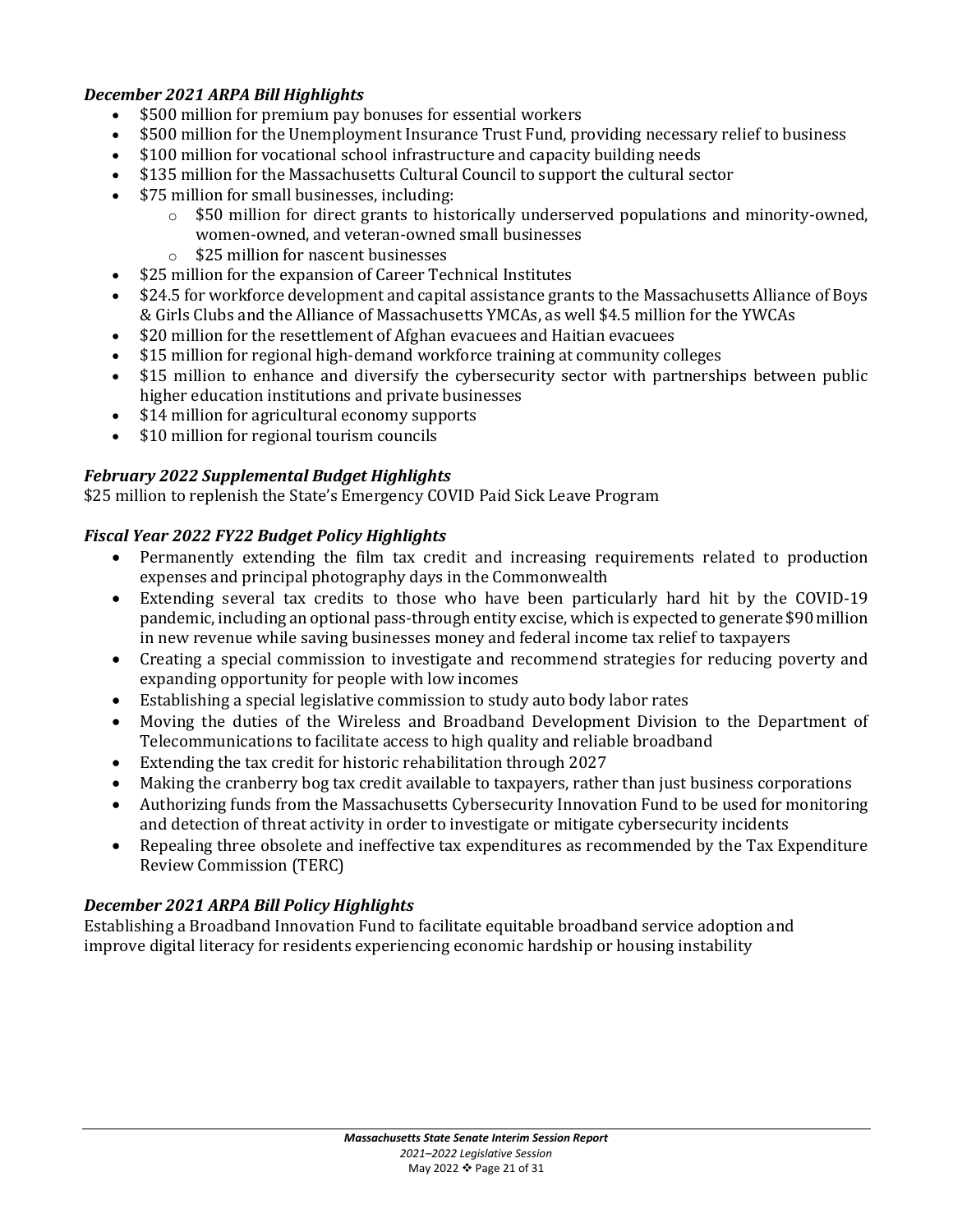

#### **Children, Families & Persons with Disabilities**

#### **Signed into Law**

*Permitting adoption by close relatives.* This legislation allows adoption of a younger individual by that individual's brother, sister, uncle or aunt. Massachusetts was one of only two states that did not allow adoption by close relatives. This legislation allows families to stay together, ensuring a stable home environment which is a necessary component for development as well as physical and emotional health.

> *An Act expanding access to adoption* [\(S.2616\)](https://malegislature.gov/Bills/192/S2616) was signed into law on *April 4, 2022,* as *Chapter 44 of the Acts of 2022*.

#### **Budget Appropriations & Additional Policy Related to Children, Families & Persons with Disabilities**

#### *Fiscal Year 2022 Budget Highlights*

- \$30.5 million for Emergency Food Assistance to ensure that citizens in need can navigate the historic levels of food insecurity caused by COVID-19
- \$25 million for Family Resource Centers (FRCs) to grow and improve the mental health resources and programming available to families
- \$22 million for the Residential Assistance for Families in Transition Program
- \$16 million for converting the existing tax deductions for young children, elderly or disabled dependents and business-related dependent care expenses into refundable tax credits, providing an average of \$190 to over 85,000 low-income families every year
- \$7.5 million for grants to Community Foundations to support communities disproportionately impacted by the pandemic
- \$5 million for the Secure Jobs Connect program, providing job placement resources and assistance for homeless individuals
- \$4.2 million for the Office of the Child Advocate (OCA), including \$1 million for the establishment and operation of a state center on child wellness and trauma
- \$2.5 million for Children Advocacy Centers

#### *July 2021 Supplemental Budget Highlights*

- \$191 million for early educator stabilization grants, workforce supports and technology upgrades
- \$27.9 million for one-time payments to families that receive Transitional Aid to Families with Dependent Children (TAFDC) benefits, totaling \$525 to \$580 per child

#### *October 2021 Supplemental Budget Highlights*

• \$20 million for Massachusetts approved special education schools to address the impacts of the COVID-19 pandemic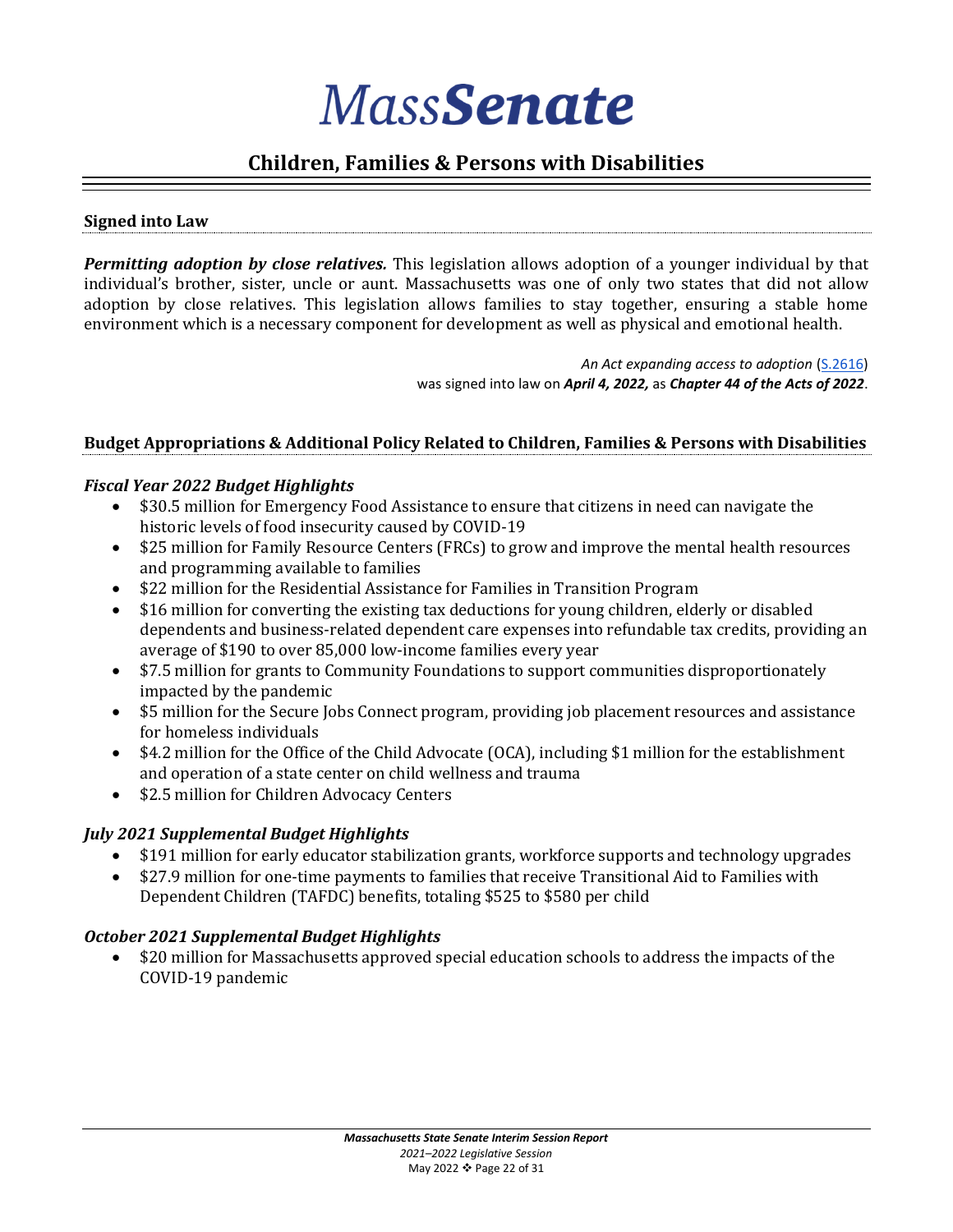#### *December 2021 ARPA Bill Highlights*

- \$10 million to expand the number of inpatient psychiatric beds for youth in psychiatric crisis
- \$5 million to establish an online portal to facilitate the coordination of services for children, adolescents and adults who are being boarded in emergency departments who have mental and behavioral health needs
- \$1 million to the Committee for Public Counsel Services (CPCS) for the Children and Family Law program to increase staffing to meet pandemic-related demand

#### *February 2022 Supplemental Budget Highlights*

- \$5 million for increasing vaccination rates among five through eleven-year-olds
- \$25 million for the state to purchase and distribute high-quality masks in Massachusetts, with priority given to education and health care workers

#### *April 2022 Supplemental Budget Highlights*

- \$55 million to support reimbursement rates for human and social service providers doing crucial work during the pandemic
- \$10 million for Emergency Aid to the Elderly, Disabled and Children (EAEDC)
- \$8.4 million for Department of Children and Families foster family rates
- \$8 million for Early Intervention (EI) staff stabilization support

#### *Fiscal Year 2022 FY22 Budget Policy Highlights*

- Converting the existing tax deductions for young children, elderly or dependents with disabilities and business-related dependent care expenses into refundable tax credits
- Repealing the asset limits for Transitional Aid to Families with Dependent Children (TAFDC) and Emergency Aid to the Elderly, Disabled and Children (EAEDC), and increasing TAFDC and EAEDC benefits by 20 per cent over December 2020 levels, to assist families in saving for education, job training, reliable transportation, home expenses, and other emergencies
- Creating a disability employment tax credit for employers that hire employees with disabilities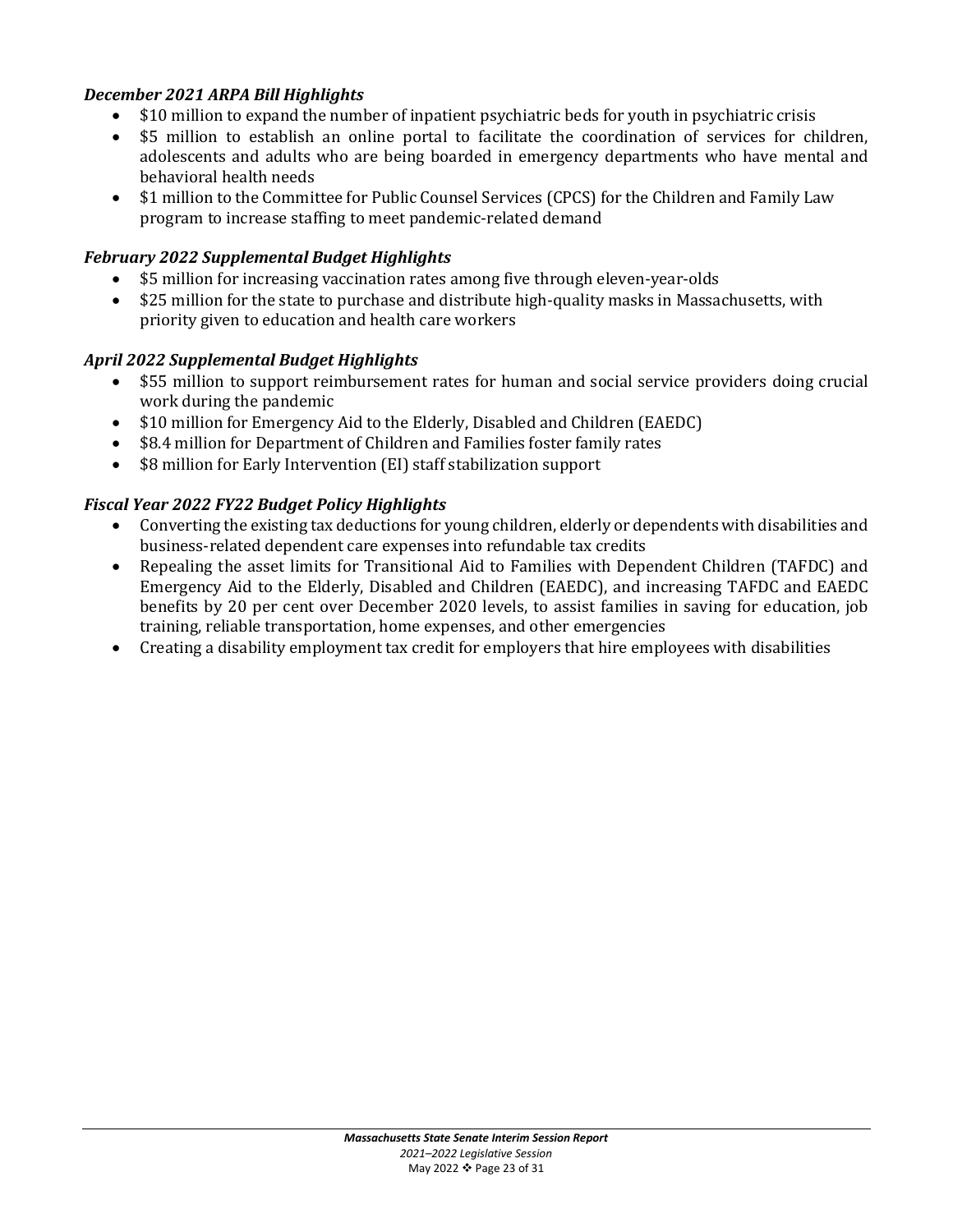#### **Housing & Support for Individuals Experiencing Homelessness**

#### **Passed by the Senate**

*Extending support to individuals experiencing homelessness by providing free IDs.* This legislation waives fees and documentation requirements, including proof of residence, for individuals experiencing homelessness applying for state-issued identification (ID) cards. In lieu of proof of residency, the bill would allow such an ID applicant to meet requirements by presenting documentation that is from an entity providing services in the Commonwealth, such as a homeless shelter, or that shows that the applicant is receiving services provided by the Commonwealth.

> *An Act to provide identification to homeless youth and families* [\(S.2576\)](https://malegislature.gov/Bills/191/S2576) was *passed by the Senate* on *February 27, 2021*.

#### **Budget Appropriations & Additional Policy Related to Housing**

#### *Fiscal Year 2022 Budget Highlights*

- \$197 million for the Emergency Assistance family shelter system
- \$151 million for the Massachusetts Rental Voucher Program
- \$85 million for grants to local housing authorities
- \$26 million for the HomeBase short-term housing assistance program
- \$22 million for the Residential Assistance for Families in Transition Program, which provides eligible families with funds that they can use to keep their housing or obtain new housing
- \$12.5 million for rental subsidies through the Department of Mental Health (DMH)
- \$9.6 million for grants to reduce recidivism by providing transitional housing, workforce development and case management to individuals returning to the community from county correctional facilities and state prisons
- \$8 million for Housing Consumer Education Centers to administer nearly \$1 billion in federal housing relief
- \$8 million for housing and supportive services for unaccompanied youth
- \$7.5 million for a community empowerment and reinvestment grant program to support communities disproportionately impacted by the criminal justice system, including through programs focused on housing stabilization services
- \$5 million for the Secure Jobs Connect program for employment support, job training and job search services for homeless or previously homeless families receiving assistance

#### *October 2021 Supplemental Budget Highlights*

- \$16.8 million for shelter services for individuals experiencing homelessness
- \$5 million for permanent supportive housing units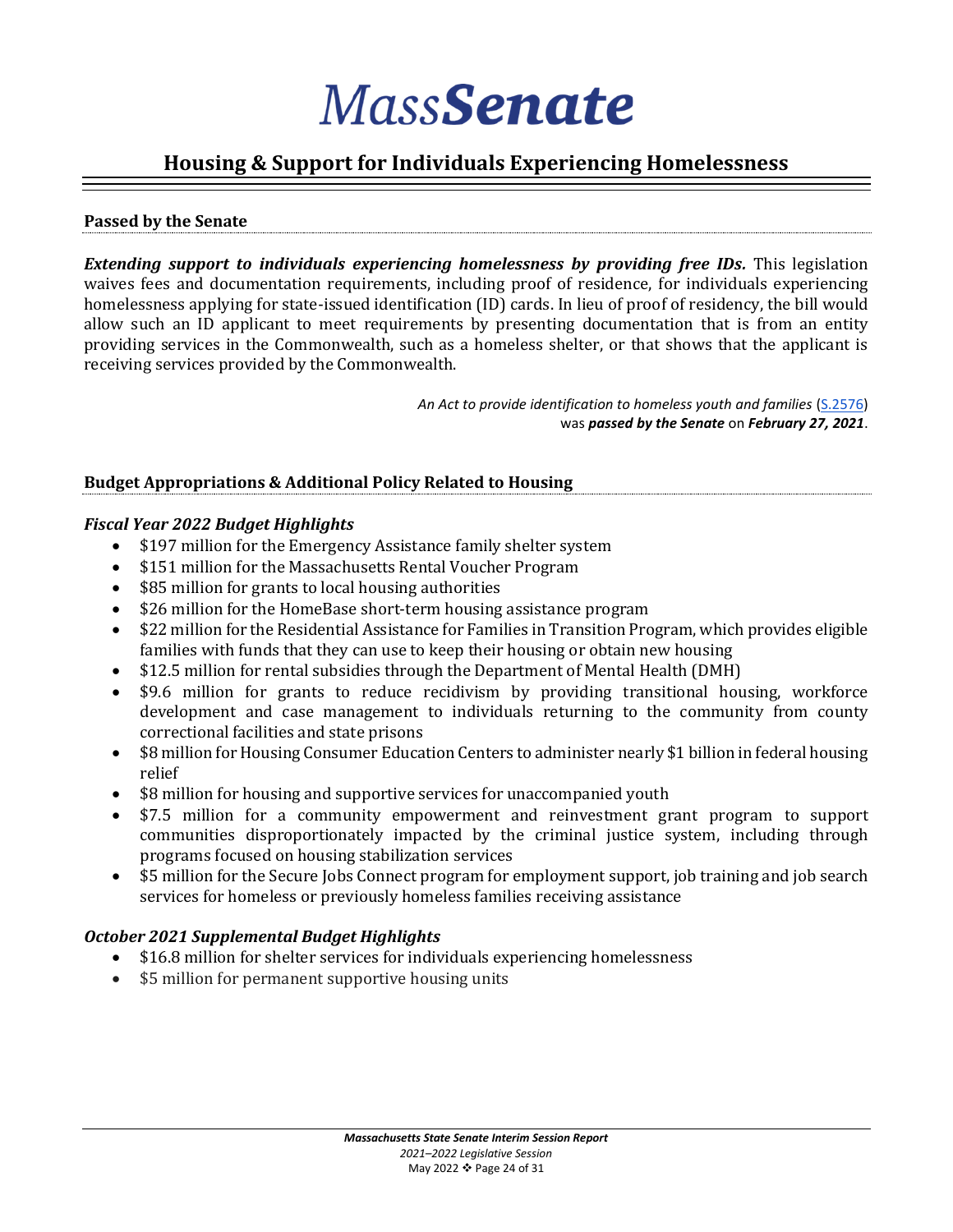#### *December 2021 ARPA Bill Highlights*

- \$150 million for public housing authorities to maintain and upgrade existing infrastructure
- \$150 million for supportive housing, including \$65 million for the chronically homeless population
- \$115 million for the CommonWealth Builder Program to support housing production and promote homeownership among residents of disproportionately impacted communities
- \$115 million for affordable rental housing production and preservation for the workforce and lowand moderate-income individuals
- \$65 million for homeownership assistance tools, including down payment assistance, and mortgage interest subsidy supports

#### *April 2022 Supplemental Budget Highlights*

- \$100 million for the Residential Assistance for Families in Transition (RAFT) program, which provides eligible families with funds that they can use to keep their housing or obtain new housing
- \$20 million to the Low-Income Home Energy Assistance Program (LIHEAP), which provides crucial assistance to families facing high utility bills
- \$2.8 million for rates at shelters for homeless individuals

#### *April 2022 Supplemental Budget Policy Highlights*

- Extending through March 2023 several protections for tenants experiencing COVID-19-related financial hardship, including the requirement that a court grant a continuance in an eviction case for nonpayment of rent when the tenant has a pending rental assistance application
- Ensuring that down payment assistance funds received from the Massachusetts Housing Finance Agency or the Massachusetts Housing Partnership will not be considered taxable income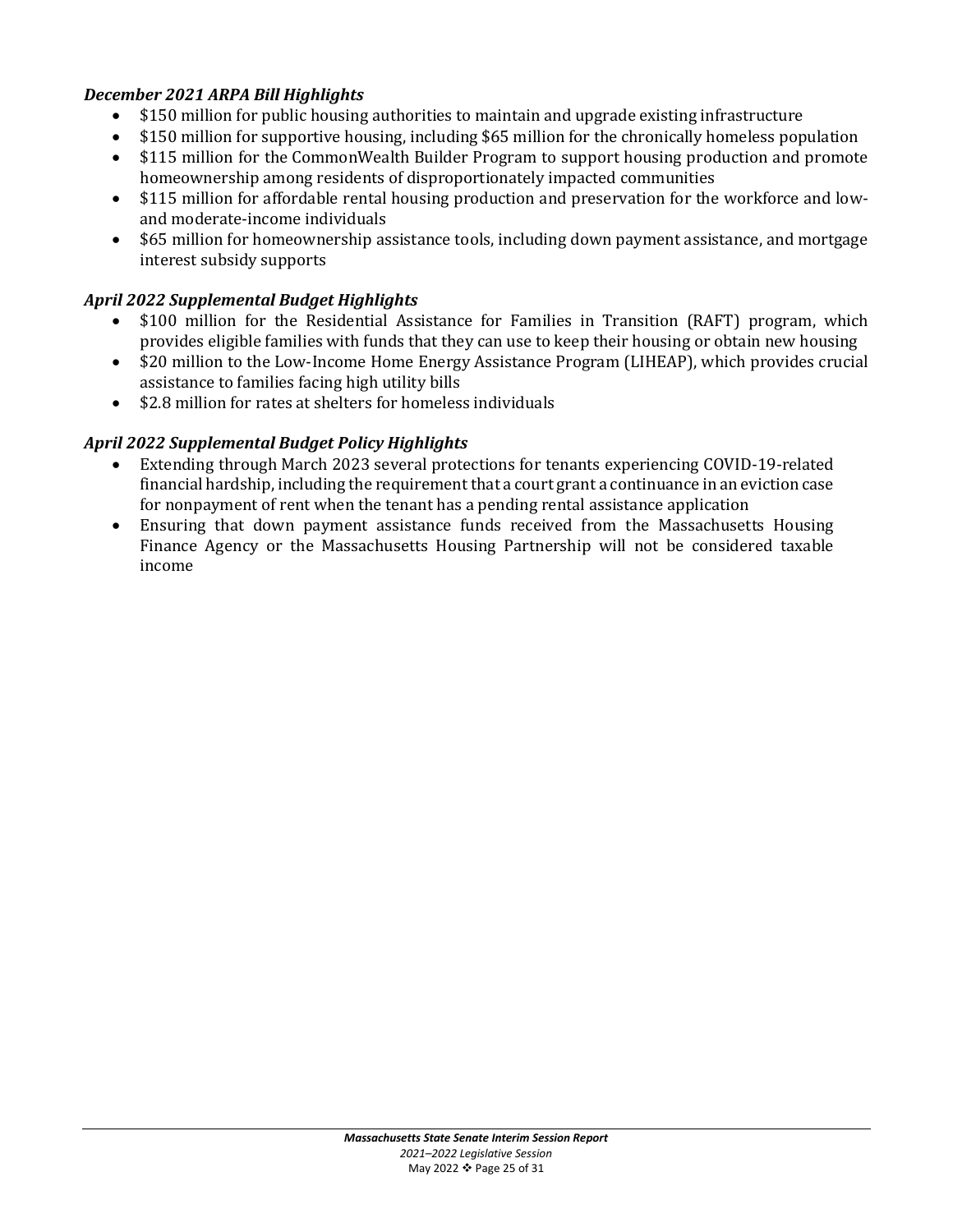#### **Environmental Protection**

#### **Signed into Law**

*Creating a next generation roadmap for climate change.* This nation-leading climate legislation, known as the Next Generation Climate Roadmap bill, overhauls the state's climate laws, reduces greenhouse gas emissions, advances the clean energy industry, and prioritizes environmental justice. It sets a course towards net-zero greenhouse gas emissions by 2050 with statewide limits every five-year period. To achieve this goal, the legislation increases the requirements for offshore wind energy procurement, bringing the statewide total to 5,600 megawatts, requires emission reduction goals for MassSave, the state's energy efficiency program and, for the first time, establishes the criteria in statute that define environmental justice populations. The legislation also increases support for clean energy workforce development programs including those targeting low-income communities and improves gas pipeline safety.

> An Act creating a next-generation roadmap for Massachusetts climate policy [\(S.9\)](https://malegislature.gov/Bills/192/S9) was signed into law on *March 26, 2021,* as *Chapter 8 of the Acts of 2021*.

#### **Passed by the Senate**

*Driving climate policy forward by promoting clean energy, electric vehicles and green buildings.* The Drive Act increases investments in the state's clean energy infrastructure, builds and improves upon existing incentives for homeowners, renters, and consumers to reduce their carbon footprints, and reduces emissions from the building and transportation sectors. To support the Commonwealth's goal of reaching net-zero carbon emissions by 2050, this legislation bolsters cutting edge clean energy technologies, updates the offshore wind procurement process and paves the way for 10,000 megawatts of offshore wind, and supports the advancement of solar power. It also incentivizes consumer adoption of electric vehicles (EVs) by providing a \$3,500 rebate for certain EV purchasers or \$4,500 if trading in a combustion engine vehicle, sets targets for electrifying the MBTA bus and commuter rail fleet and builds up the EV charging infrastructure across the state. Finally, it addresses issues regarding building emissions by increasing data reporting and creating a pilot program for communities to go all-electric for new construction and removes biomass facilities from the state's clean energy incentive programs.

> *An Act Driving Climate Policy Forward* [\(S.2842\)](https://malegislature.gov/Bills/191/S2842) was *passed by the Senate* on *April 14, 2021*

*Preserving open spaces in the Commonwealth.* This legislation would prevent the loss of natural resource lands that are covered under Article 97 of the Massachusetts constitution. The bill requires that any municipality or state agency that is disposing or changing the use of any Article 97 protected open space must replace that land with comparable land, which would protect open spaces across Massachusetts.

> *An Act preserving open spaces in the Commonwealth* [\(S.2831\)](https://malegislature.gov/Bills/192/S2831) was *passed by the Senate* on *April 14, 2021*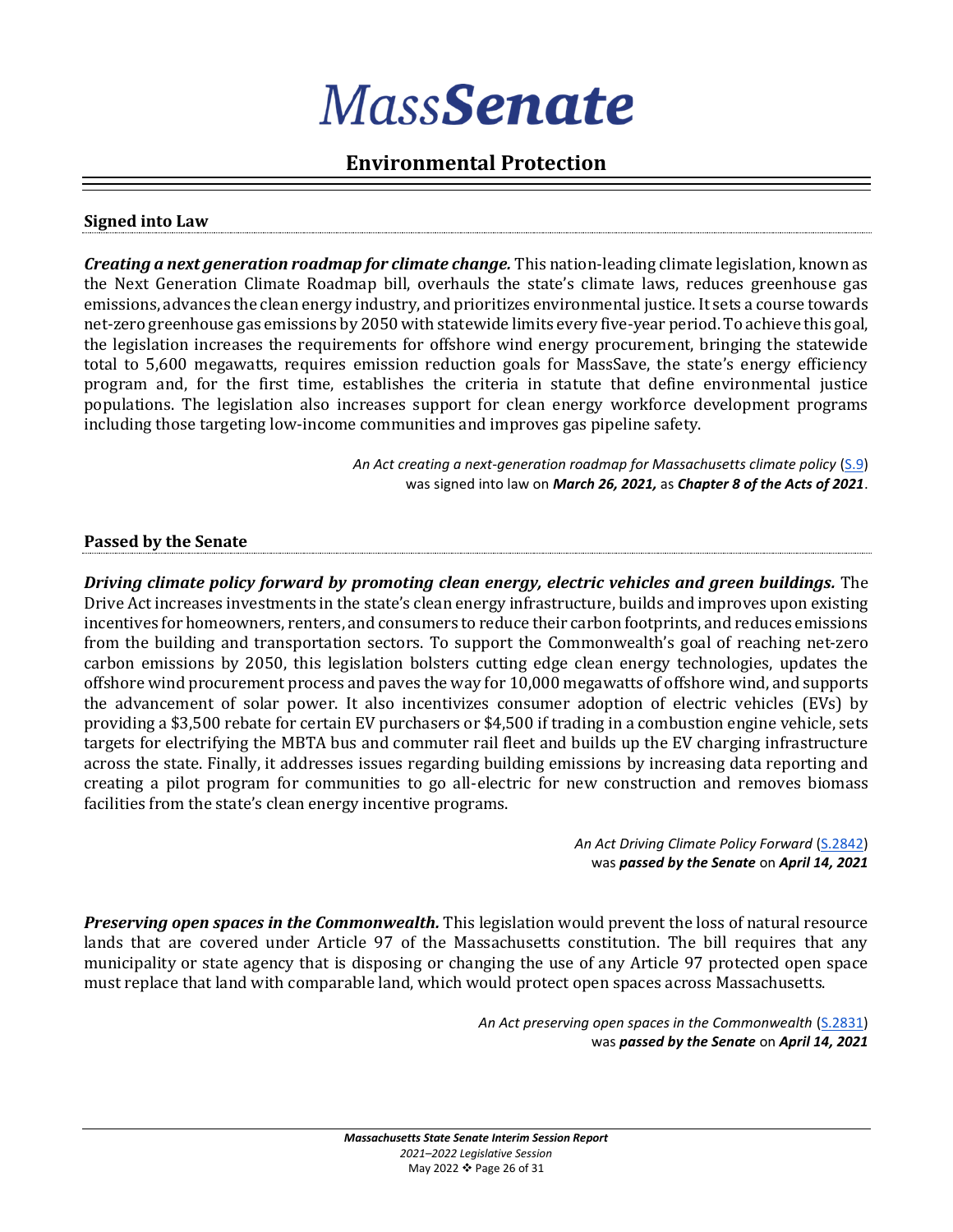*Requiring insurance coverage of home heating oil spills.* This legislation requires that all homeowner insurance policies cover a potential home heating oil spill, in line with existing policies which require homeowner insurance to cover other common potential risks, such as natural gas line explosions. Every year, over one hundred homeowners report to the Department of Environmental Protection (DEP) an oil spill associated with a home heating oil tank, and spills can cost anywhere from tens of thousands to millions of dollars to clean up, causing a potential financial crisis for a family. This legislation would help to prevent families from having to pay for the cleanup of home heating oil spills by themselves.

> *An Act relative to the remediation of home heating oil releases* [\(S.2830\)](https://malegislature.gov/Bills/192/S2830) was *passed by the Senate* on *April 14, 2021*

#### **Budget Appropriations & Additional Policy Related to Environmental Protection**

#### *Fiscal Year 2022 Budget Highlights*

- \$50.5 million for the division of state parks and recreation
- \$33.4 million for the operation of the department of environmental protection
- \$25 million for upkeep and improvements to state parks and recreation sites
- \$13.5 million for the operation of the office of the Secretary of Energy and Environmental Affairs
- \$13 million for a trust fund to grow technical training programs for the offshore wind industry in public higher education and vocational-technical institutions, prioritizing grants and scholarships to adult learning providers, labor organizations, and public educational institutions
- \$2.2 million for the Department of Energy and Environmental Affairs (EEA) to coordinate and implement strategies for climate change adaptation and preparedness

#### *December 2021 ARPA Bill Highlights*

- \$100 million for water and sewer infrastructure investments through the Clean Water Trust
- \$100 million for environmental infrastructure grants, including the Municipal Vulnerability Preparedness (MVP) program
- \$90 million for marine port infrastructure investments focused on the promotion of offshore wind development
- \$25 million for a program to support tree planting in Gateway Cities
- \$15 million for parks and recreational assets
- \$7.5 million for community colleges to help train underserved populations for green jobs
- \$6.5 million for clean energy retrofitting in affordable housing units
- \$5 million for the advancement of geothermal technologies

#### *April 2022 Supplemental Budget Highlights*

- \$1.7 million for state park investments, including water safety initiatives
- \$609,000 for additional staffing to implement the Next Generation Roadmap for Massachusetts Climate Policy legislation

#### *Fiscal Year 2022 FY22 Budget Policy Highlights*

- Establishing the Offshore Wind Energy Career Training Trust Fund to provide grants to public higher education institutions to develop and adopt training programs for careers in the offshore wind energy industry
- Establishing a shellfish advisory panel within the division of marine fisheries to advise on matters of concern relevant to shellfish fisheries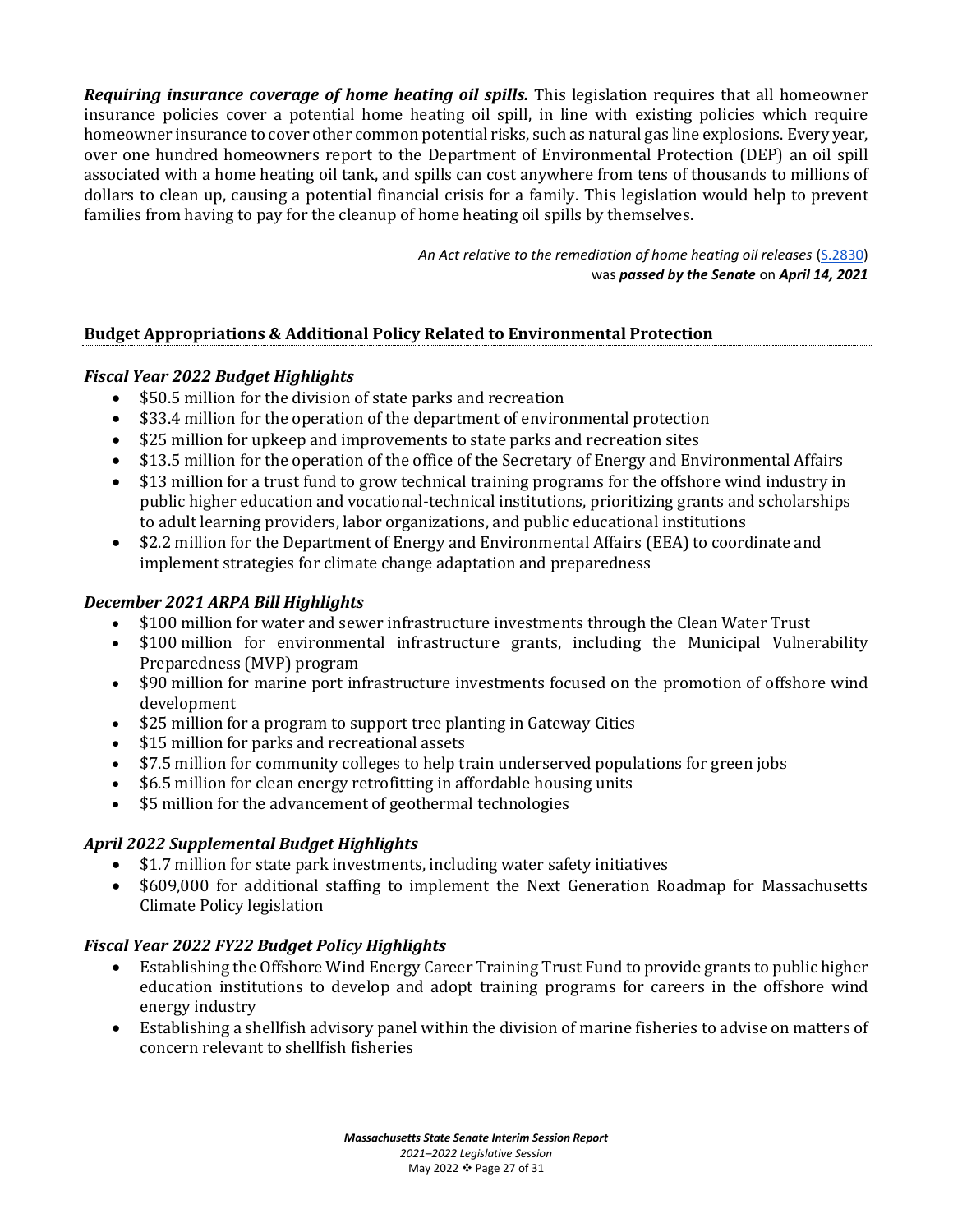#### **Transportation**

#### **Signed into Law**

*Funding municipal roads, bridges, green infrastructure, and transit through Chapter 90 grants.* This legislation authorizes \$200 million for municipal roads and bridges through the chapter 90 program and \$150 million to support statewide projects to address congestion, support electric vehicle infrastructure, prioritize bus infrastructure, and improve public transit. The bill includes authorizations for the following:

- \$200 million in chapter 90 funding for cities and towns
- \$25 million for the Municipal Small Bridge Program
- \$25 million for the Local Bottleneck Program
- \$25 million for Electric Vehicle (EV) infrastructure
- \$25 million for Transit-Supportive Infrastructure
- \$25 million for Bus Prioritization and Enhancement Projects
- \$25 million for Enhancements at Transit and Commuter Rail Stations

*An Act financing improvements to municipal roads and bridges* [\(S.2486/H.3903\)](https://malegislature.gov/Bills/192/H3903/BillHistory?pageNumber=1) was signed into law on *July 16, 2021,* as *Chapter 25 of the Acts of 2021*.

#### **Budget Appropriations & Additional Policy Related to Transportation**

#### *Fiscal Year 2022 Budget Highlight*

- \$403 million for the Massachusetts Transportation Trust Fund for various transportation-related needs around the Commonwealth
- \$127 million for the Massachusetts Bay Transportation Authority (MBTA)
- \$125 million for the Massachusetts Turnpike Authority (MTA)
- \$94 million for regional transit authorities (RTAs)

#### *April 2022 Supplemental Budget Highlight*

\$100 million for a new Winter Road Recovery Assistance Program for cities and towns to repair potholes and roads and bridges worn down by adverse weather conditions

#### *Fiscal Year 2022 FY22 Budget Policy Highlights*

- Allowing for Community Preservation Act (CPA) funds to be used to acquire land for recreational rail trails
- Prohibiting the Department of Conservation and Recreation (DCR) from collecting any charge or fee for parking on land under DCR's jurisdictional care without prior approval from local authorities
- Establishing a task force to study the non-emergency human service transportation system
- Creating a special commission to study auto body labor rates

#### *July 2021 Supplemental Budget Policy Highlights*

Establishing a new seven-member Massachusetts Bay Transportation Authority (MBTA) Board of Directors to take the place of the Fiscal Management and Control Board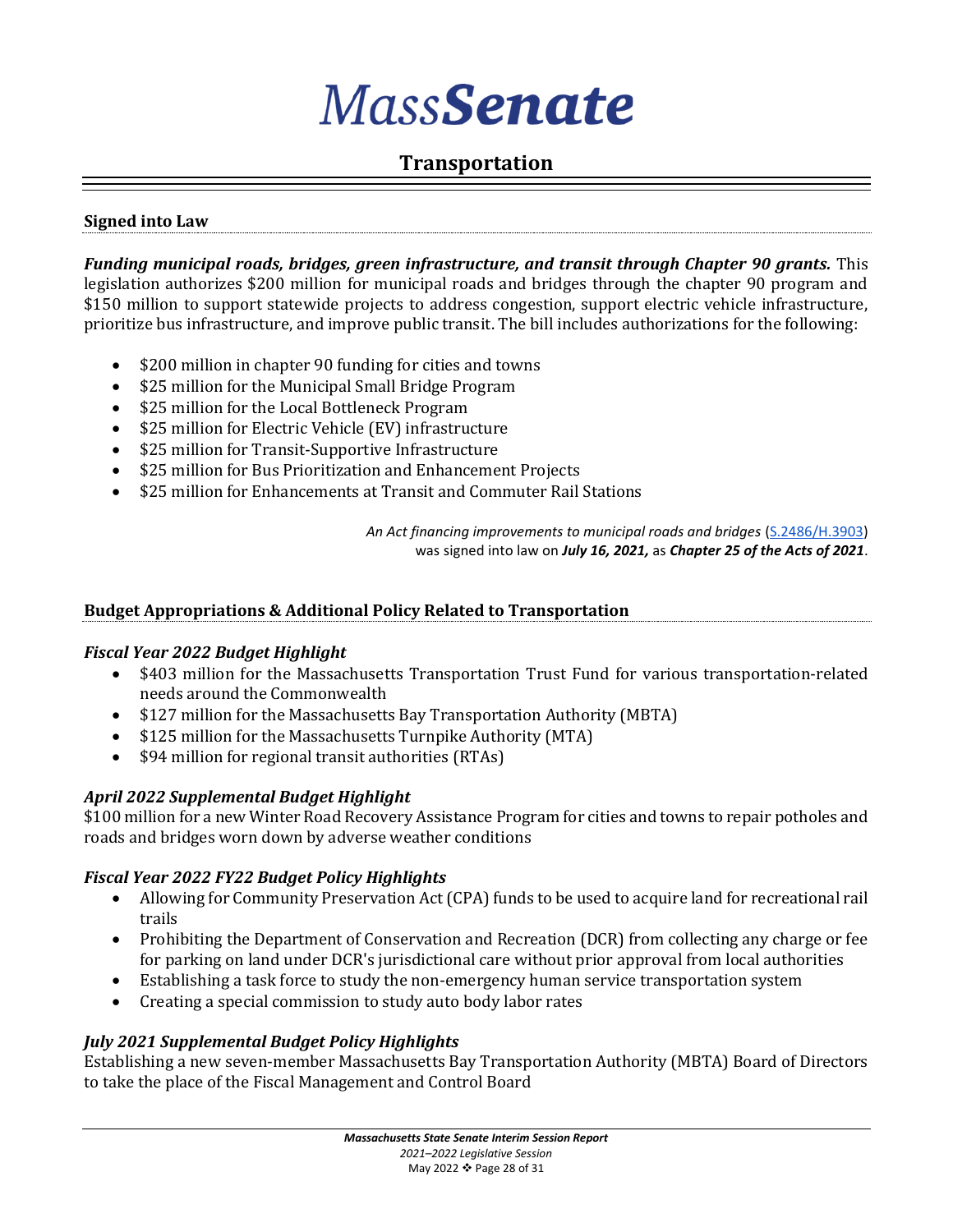#### **Election Safety, Integrity & Access**

#### **Signed into Law**

*Extending early voting by mail and allowing municipalities flexibility around municipal caucuses and elections.* This legislation extends voting-by-mail provisions through the end of June 2021 and allows municipalities to temporarily cancel or postpone municipal caucuses and postpone municipal elections.

> *An Act further providing for early voting by mail* [\(S.28/H.73\)](https://malegislature.gov/Bills/192/H73) was signed into law on *March 16, 2021*, as *Chapter 5 of the Acts of 2021*.

*Extending early voting by mail, early in-person voting and absentee voting.* This legislation extends early voting-by-mail provisions and early in-person voting for state and local elections through December 15, 2021. Additionally, this legislation recognizes COVID-19 precautions as a valid reason for absentee voting in state and local elections through December 15, 2021.

> *An Act making appropriations for fiscal year 2021 to provide for supplementing certain existing appropriations and for certain other activities and projects* [\(H.3973\)](https://malegislature.gov/Bills/192/H3973/BillHistory) was signed into law on *July 21, 2021,* as *Chapter 29 of the Acts of 2021*.

*Establishing districts in the Massachusetts House of Representatives until 2030.* **This bill divides the** Commonwealth into 160 representative districts, based on data from the 2020 census, that will be in effect until the next redistricting cycle following the decennial census in 2030.

> An Act relative to establishing representative districts in the General Court [\(H.4217\)](mailto:https://malegislature.gov/Bills/192/H4217) was signed into law on *November 4, 2021,* as *Chapter 83 of the Acts of 2021*.

Establishing districts in the Massachusetts Senate until 2030. This bill divides the Commonwealth into 40 senatorial districts, based on data from the 2020 census, that will be in effect until the next redistricting cycle following the decennial census in 2030. This bill, and the redistricting map it describes, doubles the number of majority-minority Senate districts from three to six. The Special Joint Committee on Redistricting sought broad public input, holding 19 public hearings, including in nine different languages. The Committee also held numerous meetings with advocates and legislators and maintained a website with case law, statistics, and ultimately, draft and final maps.

> *An Act establishing senatorial districts* [\(S.2563\)](https://malegislature.gov/Bills/192/S2563) was signed into law on *November 5, 2021,* as *Chapter 82 of the Acts of 2021*.

*Establishing Congressional districts in the United States House of Representatives until 2030.* This bill divides the Commonwealth into nine Congressional districts, based on data from the 2020 census, that will be in effect until the next redistricting cycle following the decennial census in 2030.

> *An Act establishing Congressional districts* [\(H.4256\)](https://malegislature.gov/Bills/192/H4256/Congressional) was signed into law on *November 22, 2021,* as *Chapter 93 of the Acts of 2021*.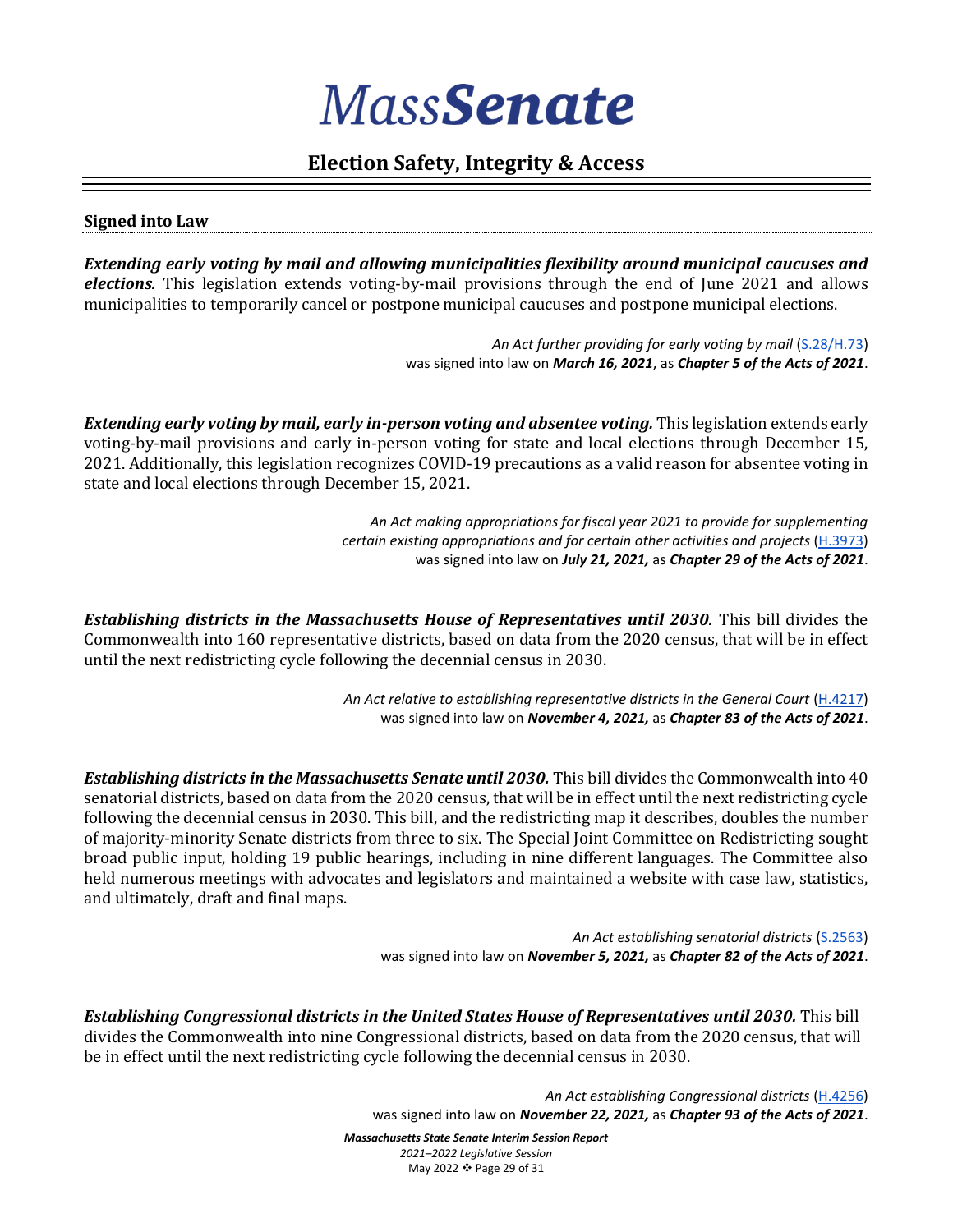*Establishing councillor districts for the Governor's Council in Massachusetts until 2030.* This bill divides the Commonwealth into eight councillor districts, based on data from the 2020 census, that will be in effect until the next redistricting cycle following the decennial census in 2030.

> *An Act establishing councillor districts* [\(H.4257\)](https://malegislature.gov/Bills/192/H4257) was signed into law on *November 22, 2021,* as *Chapter 93 of the Acts of 2021*.

#### **Passed by the Senate**

*Fostering voting opportunities, trust, equity and security through the VOTES Act.* This comprehensive voting reform bill permanently codifies the popular mail-in and early voting options used in the 2020 election in Massachusetts. The bill also establishes same-day voter registration and increases ballot access for service members serving overseas, people with disabilities and incarcerated individuals who are legally allowed to vote, in addition to other improvements to the Commonwealth's election administration process.

> An Act fostering voter opportunities, trust, equity and security [\(S.2554\)](https://malegislature.gov/Bills/192/S2554) was *passed by the Senate* on *October 6, 2021*.

#### **Budget Appropriations & Additional Policy Related to Election Safety and Integrity**

#### *Fiscal Year 2022 Budget Highlights*

\$7.5 million for the operation of the Elections Division the Secretary of the Commonwealth

#### *April 2022 Supplemental Budget Highlights*

\$5 million for state election costs

#### *July 2021 Supplemental Budget Policy Highlights*

- Allowing the popular practice of voting early by mail to continue through December 15, 2021, giving eligible voters the ability to exercise their right to cast a ballot while protecting their health and safety
- Allowing cities and towns the ability to offer early in-person voting for such elections.